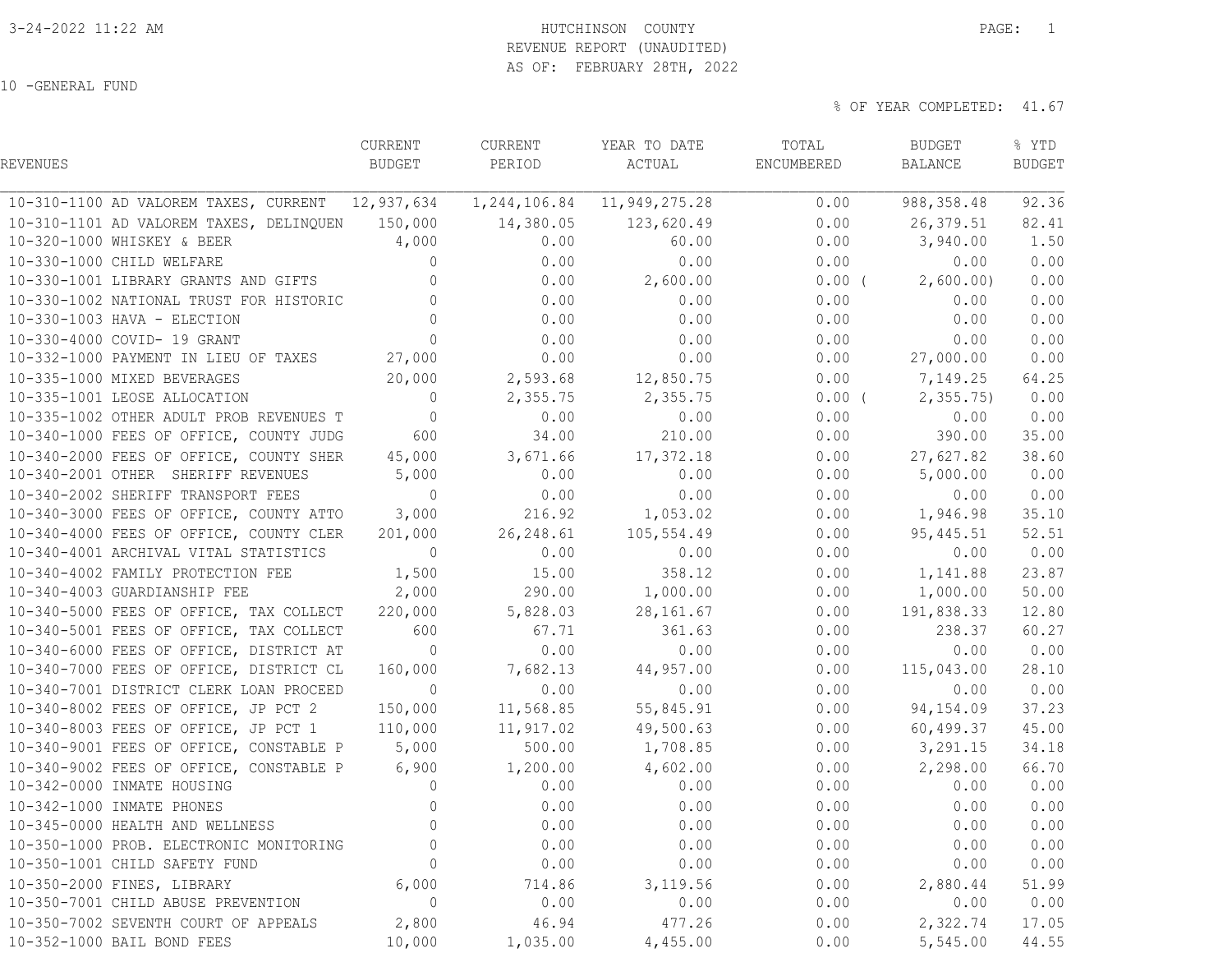#### 3-24-2022 11:22 AM HUTCHINSON COUNTY PAGE: 2 REVENUE REPORT (UNAUDITED)

AS OF: FEBRUARY 28TH, 2022

10 -GENERAL FUND

| REVENUES                                | <b>CURRENT</b><br><b>BUDGET</b> | <b>CURRENT</b><br>PERIOD | YEAR TO DATE<br>ACTUAL | TOTAL<br>ENCUMBERED | <b>BUDGET</b><br><b>BALANCE</b> | % YTD<br><b>BUDGET</b> |
|-----------------------------------------|---------------------------------|--------------------------|------------------------|---------------------|---------------------------------|------------------------|
| 10-368-1007 SAVNS-VINE D.A.             | 8,013                           | 1,996.58                 | 5,979.16               | 0.00                | 2,033.84                        | 74.62                  |
| 10-368-2000 GRANTS TO JUVENILE PROBATTI | 0                               | 0.00                     | 0.00                   | 0.00                | 0.00                            | 0.00                   |
| 10-368-2001 UPKEEP ON DOME (OTHER ENTIT | $\Omega$                        | 0.00                     | 0.00                   | 0.00                | 0.00                            | 0.00                   |
| 10-368-2002 SALARY CONTINUATION         |                                 | 0.00                     | 0.00                   | 0.00                | 0.00                            | 0.00                   |
| 10-370-1000 MISCELLANEOUS, HANGAR RENT  | 0                               | 0.00                     | 0.00                   | 0.00                | 0.00                            | 0.00                   |
| 10-370-1001 CLUB ROOM & DOME            |                                 | 0.00                     | 0.00                   | 0.00                | 0.00                            | 0.00                   |
| 10-370-4001 RETIRED EMPLOYEES & OTHER G | 80,000                          | 5,436.79                 | 28,529.87              | 0.00                | 51,470.13                       | 35.66                  |
| 10-370-6050 ON SITE SEWAGE INSPECTION   | 5,000                           | 575.00                   | 2,750.00               | 0.00                | 2,250.00                        | 55.00                  |
| 10-370-7000 TEXAS DEPT. OF TRANSPORTATI | $\mathbf{0}$                    | 0.00                     | 0.00                   | 0.00                | 0.00                            | 0.00                   |
| 10-371-1000 DONATIONS                   | $\circ$                         | 250.00                   | 250.00                 | $0.00$ (            | 250.00                          | 0.00                   |
| 10-390-0000 TRANSFERS                   | 4,171                           | 0.00                     | 270,809.81             | $0.00$ (            | 266, 638.79) 6, 492.65          |                        |
| TOTAL REVENUE                           | 14,352,648                      | 1,352,417.67             | 12,767,942.53          | 0.00                | 1,584,705.21                    | 88.96                  |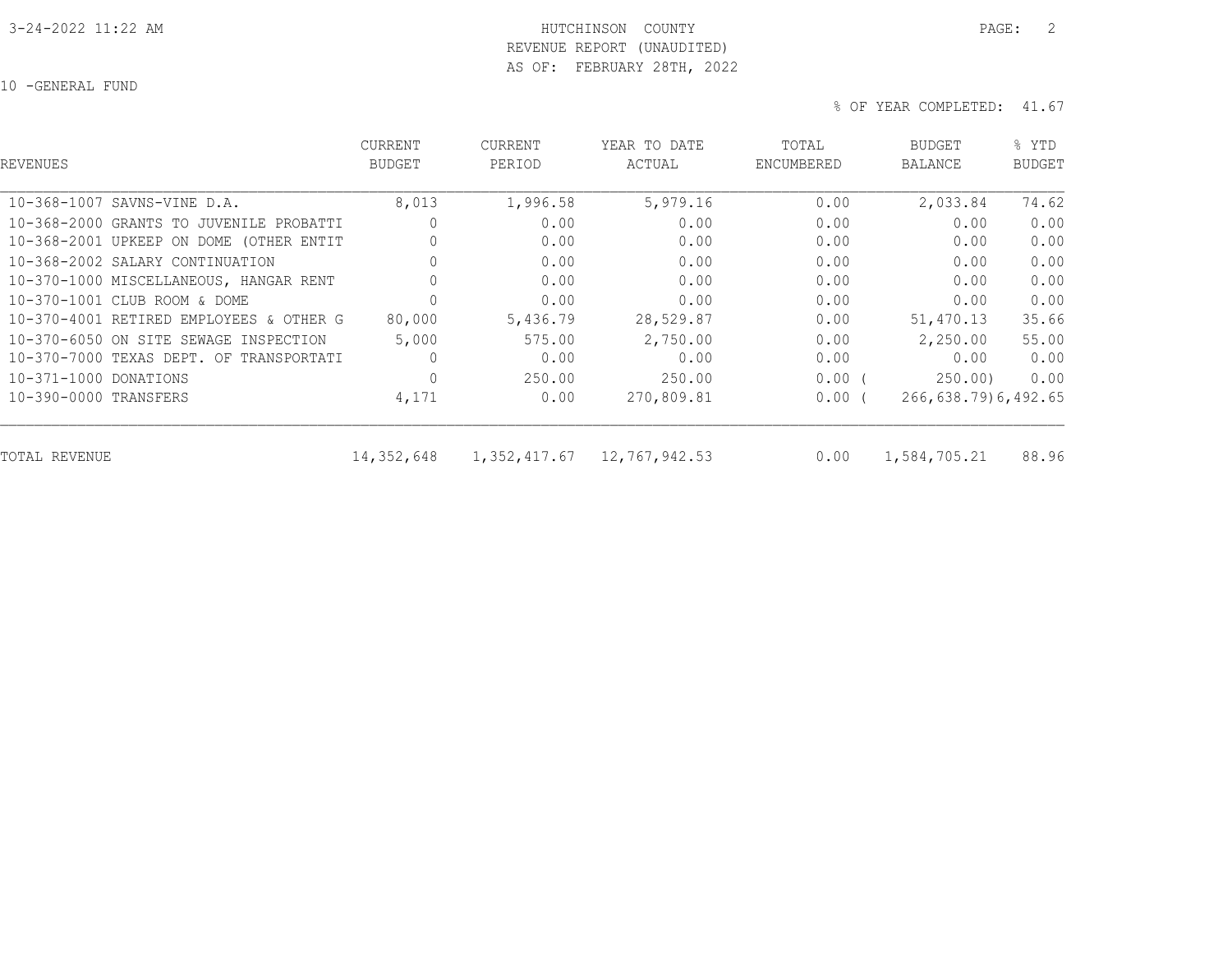## 3-24-2022 11:22 AM HUTCHINSON COUNTY PAGE: 3 REVENUE REPORT (UNAUDITED) AS OF: FEBRUARY 28TH, 2022

11 -MOTOR VEHICLE INVENTORY -

| REVENUES                           | CURRENT<br>BUDGET | CURRENT<br>PERIOD | YEAR TO DATE<br>ACTUAL | TOTAL<br>ENCUMBERED | BUDGET<br>BALANCE | % YTD<br><b>BUDGET</b> |
|------------------------------------|-------------------|-------------------|------------------------|---------------------|-------------------|------------------------|
| 11-360-1000 MISCELLANEOUS          |                   | 0.00              | 0.00                   | 0.00                | 0.00              | 0.00                   |
| 11-360-1002 INTEREST FROM CHECKING | 10                | 0.00              | 0.00                   | 0.00                | 10.00             | 0.00                   |
| 11-368-1000 MISCELLANEOUS          |                   | 0.00              | 0.00                   | 0.00                | 0.00              | 0.00                   |
| TOTAL REVENUE                      | 10                | 0.00              | 0.00                   | 0.00                | 10.00             | 0.00                   |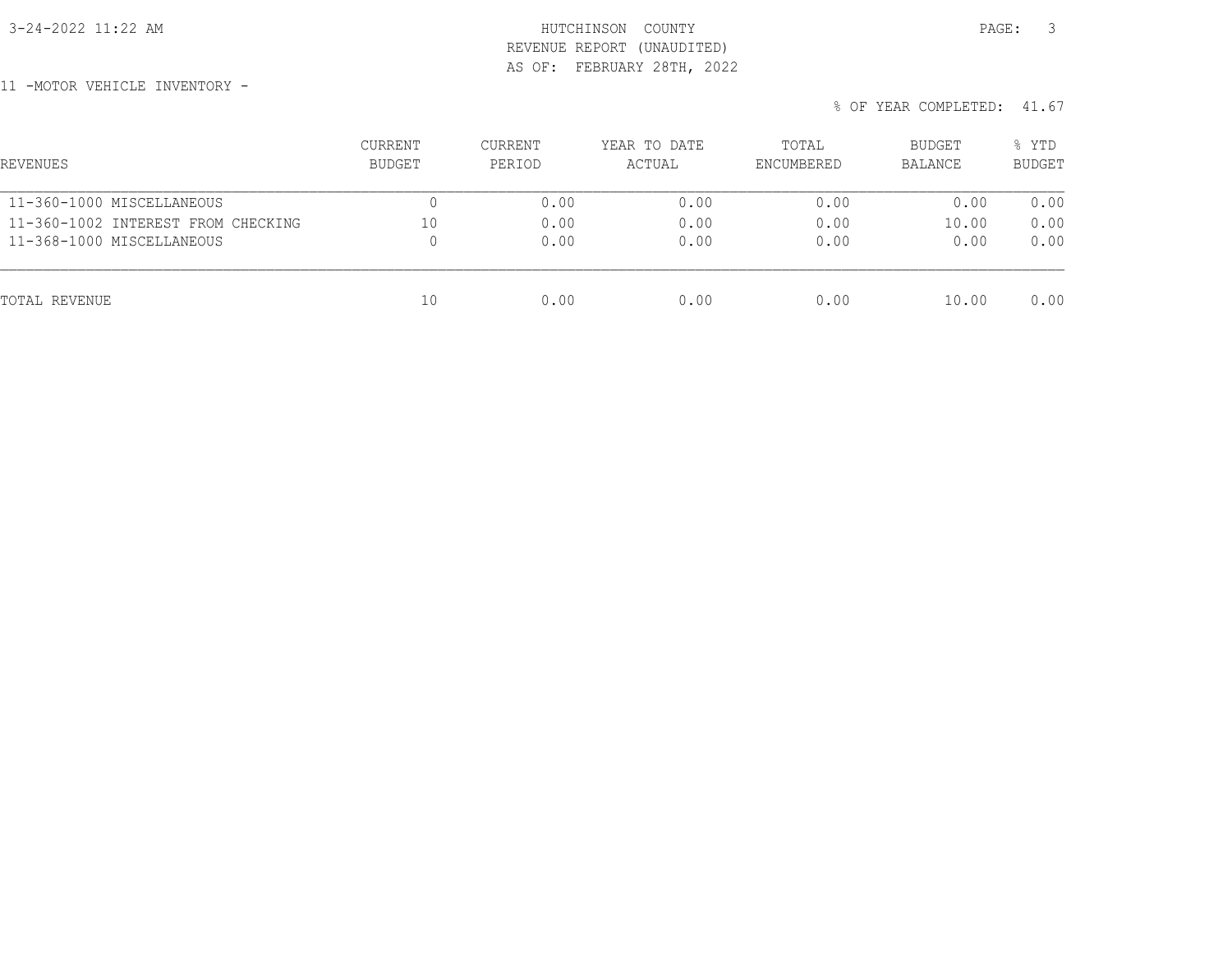## 3-24-2022 11:22 AM HUTCHINSON COUNTY PAGE: 4 REVENUE REPORT (UNAUDITED) AS OF: FEBRUARY 28TH, 2022

12 -COURT TECHNOLOGY FEE

| <b>REVENUES</b>                     | <b>CURRENT</b><br><b>BUDGET</b> | <b>CURRENT</b><br>PERIOD | YEAR TO DATE<br>ACTUAL | TOTAL<br>ENCUMBERED | BUDGET<br><b>BALANCE</b> | % YTD<br><b>BUDGET</b> |
|-------------------------------------|---------------------------------|--------------------------|------------------------|---------------------|--------------------------|------------------------|
| 12-340-4000 COUNTY CLERK            | 600                             | 56.16                    | 232.95                 | 0.00                | 367.05                   | 38.83                  |
| 12-340-7000 DISTRICT CLERK          | 200                             | 11.59                    | 64.98                  | 0.00                | 135.02                   | 32.49                  |
| 12-340-8002 JP #2                   | 2,000                           | 127.52                   | 680.13                 | 0.00                | 1,319.87                 | 34.01                  |
| 12-340-8003 JP #1                   | 1,500                           | 135.35                   | 608.41                 | 0.00                | 891.59                   | 40.56                  |
| 12-360-1000 INTEREST ON INVESTMENTS | 80                              | 2.08                     | 8.14                   | 0.00                | 71.86                    | 10.18                  |
| 12-368-1000 MISCELLANEOUS           | $\mathbf{0}$                    | 0.00                     | 0.00                   | 0.00                | 0.00                     | 0.00                   |
| 12-390-0000 TRANSFER IN             | $\mathbf 0$                     | 0.00                     | 0.00                   | 0.00                | 0.00                     | 0.00                   |
| TOTAL REVENUE                       | 4,380                           | 332.70                   | 1,594.61               | 0.00                | 2,785.39                 | 36.41                  |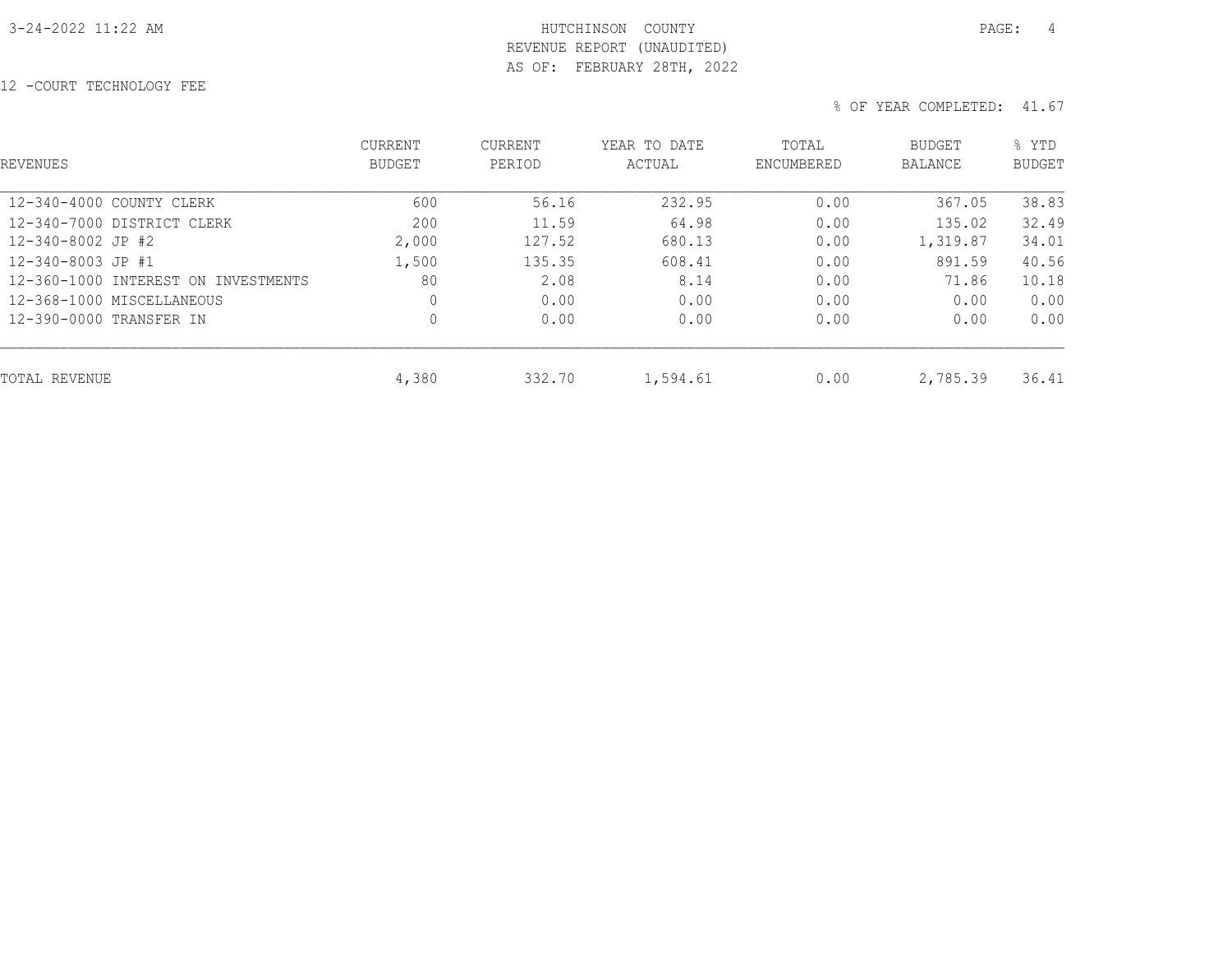## 3-24-2022 11:22 AM HUTCHINSON COUNTY PAGE: 5 REVENUE REPORT (UNAUDITED) AS OF: FEBRUARY 28TH, 2022

13 -COUNTY RECORDS MANAGEMENT

| REVENUES                            | CURRENT<br>BUDGET | CURRENT<br>PERIOD | YEAR TO DATE<br>ACTUAL | TOTAL<br>ENCUMBERED | <b>BUDGET</b><br>BALANCE | % YTD<br><b>BUDGET</b> |
|-------------------------------------|-------------------|-------------------|------------------------|---------------------|--------------------------|------------------------|
| 13-360-1000 INTEREST ON INVESTMENTS | 100               | 0.00              | 7.35                   | 0.00                | 92.65                    | 7.35                   |
| 13-368-1000 MISCELLANEOUS           | 5,000             | 0.00              | 624.24                 | 0.00                | 4,375.76                 | 12.48                  |
| TOTAL REVENUE                       | 5,100             | 0.00              | 631.59                 | 0.00                | 4,468.41                 | 12.38                  |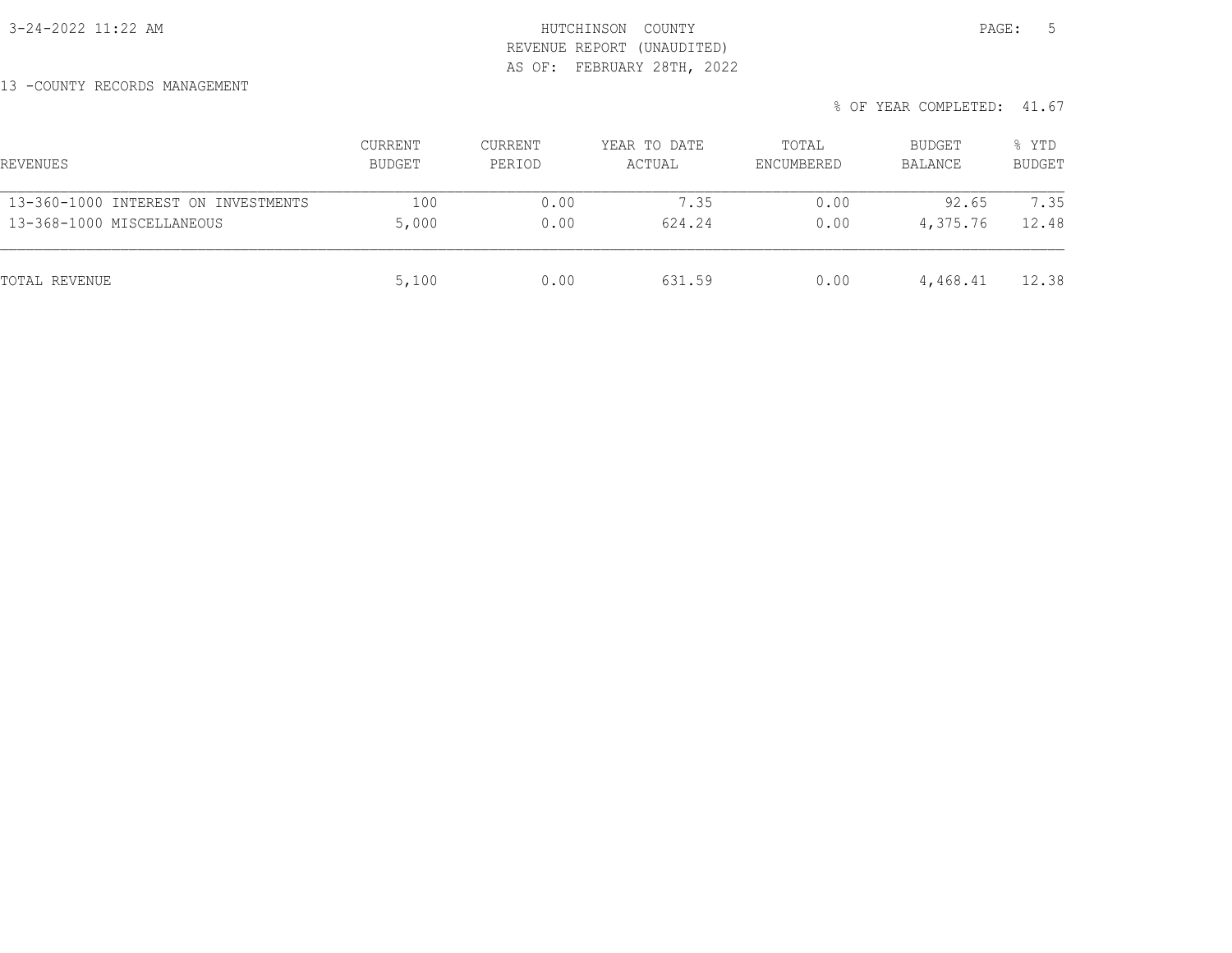## 3-24-2022 11:22 AM HUTCHINSON COUNTY PAGE: 6 REVENUE REPORT (UNAUDITED) AS OF: FEBRUARY 28TH, 2022

14 -COURTHOUSE SECURITY

| REVENUES                            | <b>CURRENT</b><br>BUDGET | <b>CURRENT</b><br>PERIOD | YEAR TO DATE<br>ACTUAL | TOTAL<br>ENCUMBERED | BUDGET<br>BALANCE | % YTD<br><b>BUDGET</b> |
|-------------------------------------|--------------------------|--------------------------|------------------------|---------------------|-------------------|------------------------|
| 14-340-8002 JP#2                    | 500                      | 36.95                    | 197.46                 | 0.00                | 302.54            | 39.49                  |
| 14-340-8003 JP#1                    | 500                      | 40.60                    | 181.46                 | 0.00                | 318.54            | 36.29                  |
| 14-360-1000 INTEREST ON INVESTMENTS | 60                       | 1.77                     | 6.77                   | 0.00                | 53.23             | 11.28                  |
| 14-368-1000 MISCELLANEOUS           | 8,750                    | 898.87                   | 4,008.14               | 0.00                | 4,741.86          | 45.81                  |
| 14-390-0000 TRANSFERS               | 0                        | 0.00                     | 0.00                   | 0.00                | 0.00              | 0.00                   |
| TOTAL REVENUE                       | 9,810                    | 978.19                   | 4,393.83               | 0.00                | 5,416.17          | 44.79                  |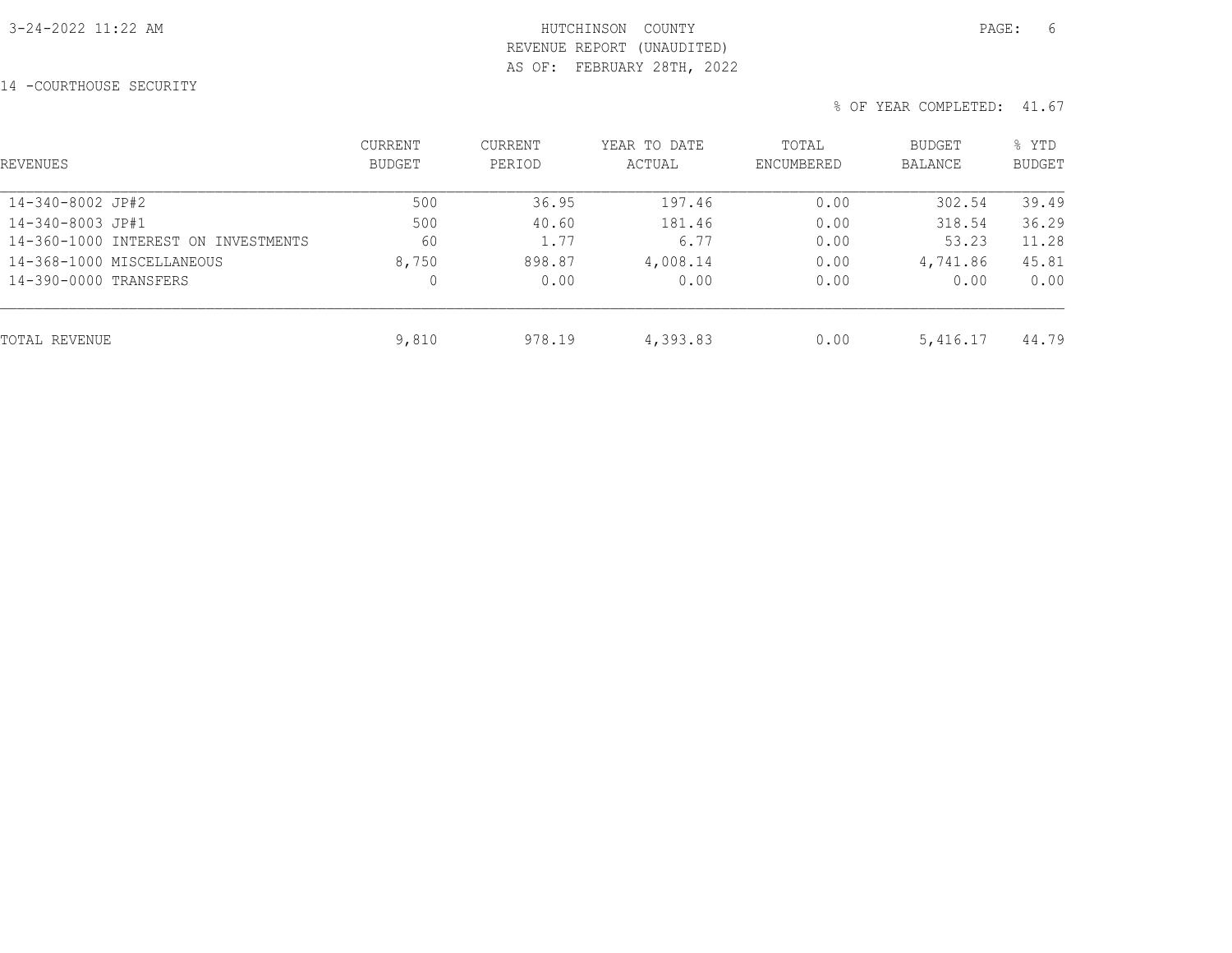3-24-2022 11:22 AM HUTCHINSON COUNTY PAGE: 7 REVENUE REPORT (UNAUDITED) AS OF: FEBRUARY 28TH, 2022

15 -REGISTRATION OF VOTERS FU

| REVENUES                         | <b>CURRENT</b><br>BUDGET | CURRENT<br>PERIOD | YEAR TO DATE<br>ACTUAL | TOTAL<br>ENCUMBERED | BUDGET<br>BALANCE | % YTD<br><b>BUDGET</b> |
|----------------------------------|--------------------------|-------------------|------------------------|---------------------|-------------------|------------------------|
| 15-360-1000 INTEREST EARNED      |                          | 0.27              | 1.13                   | 0.00                | 1.13)             | 0.00                   |
| 15-368-1000 MISCELLANEOUS INCOME | 3,000                    | 100.00            | 125.00                 | 0.00                | 2,875.00          | 4.17                   |
| TOTAL REVENUE                    | 3,000                    | 100.27            | 126.13                 | 0.00                | 2,873.87          | 4.20                   |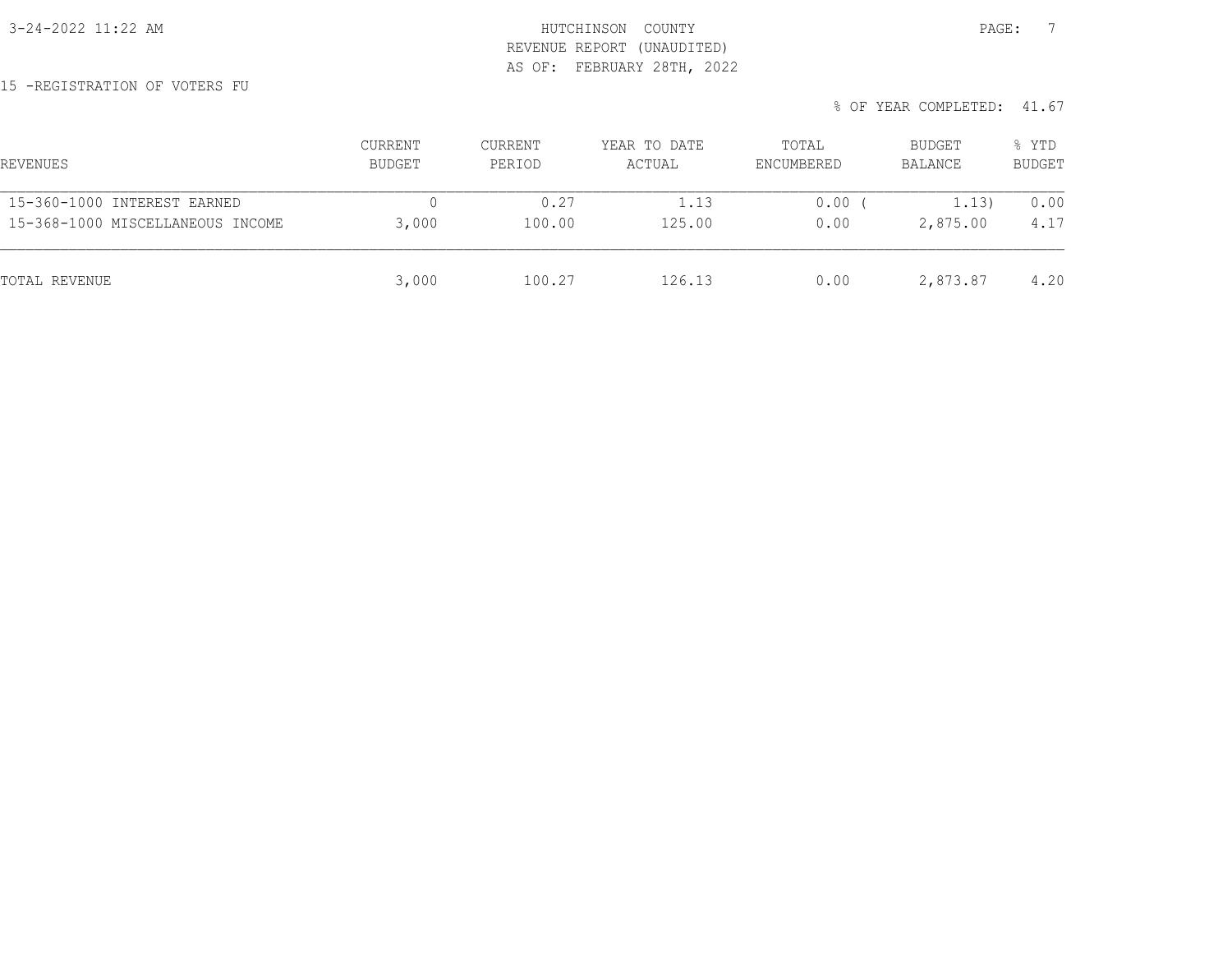## 3-24-2022 11:22 AM HUTCHINSON COUNTY PAGE: 8 REVENUE REPORT (UNAUDITED) AS OF: FEBRUARY 28TH, 2022

17 -RECORDS MANAGEMENT AND PR

| REVENUES                            | CURRENT<br>BUDGET | CURRENT<br>PERIOD | YEAR TO DATE<br>ACTUAL | TOTAL<br>ENCUMBERED | BUDGET<br>BALANCE | % YTD<br><b>BUDGET</b> |
|-------------------------------------|-------------------|-------------------|------------------------|---------------------|-------------------|------------------------|
| 17-341-1000 COUNTY CLERK            | 27,000            | 2,309.90          | 11,909.74              | 0.00                | 15,090.26         | 44.11                  |
| 17-360-1000 INTEREST ON INVESTMENTS | 150               | 5.87              | 22.06                  | 0.00                | 127.94            | 14.71                  |
| 17-390-0000 TRANSFER IN             |                   | 0.00              | 31,514.57              | 0.00                | 31, 514.57)       | 0.00                   |
| TOTAL REVENUE                       | 27,150            | 2,315.77          | 43,446.37              | 0.00                | 16, 296.37        | 160.02                 |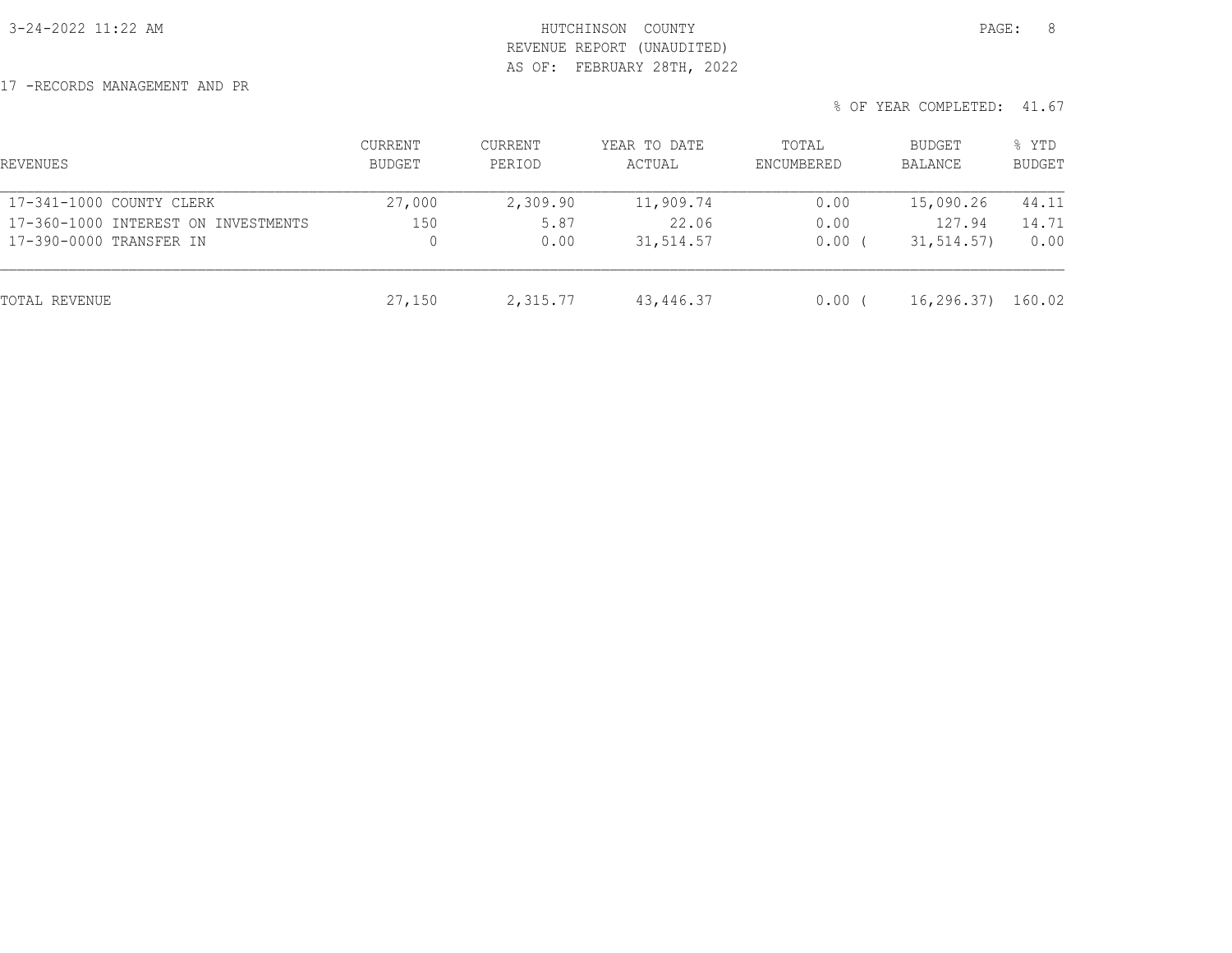## 3-24-2022 11:22 AM HUTCHINSON COUNTY PAGE: 9 REVENUE REPORT (UNAUDITED) AS OF: FEBRUARY 28TH, 2022

18 -LAW LIBRARY FUND

| REVENUES                                | CURRENT<br><b>BUDGET</b> | <b>CURRENT</b><br>PERIOD | YEAR TO DATE<br>ACTUAL | TOTAL<br>ENCUMBERED | BUDGET<br><b>BALANCE</b> | % YTD<br><b>BUDGET</b> |
|-----------------------------------------|--------------------------|--------------------------|------------------------|---------------------|--------------------------|------------------------|
| 18-340-4000 COUNTY CLERK, LIBRARY FEES  | 3,200                    | 335.00                   | 1,085.00               | 0.00                | 2,115.00                 | 33.91                  |
| 18-340-7000 DISTRICT CLERK, LIBRARY FEE | 5,190                    | 23.99                    | 710.85                 | 0.00                | 4,479.15                 | 13.70                  |
| 18-360-1000 INTEREST ON INVESTMENTS     | 15                       | 0.82                     | 3.50                   | 0.00                | 11.50                    | 23.33                  |
| 18-368-1000 MISCELLANEOUS               | 0                        | 0.00                     | 0.00                   | 0.00                | 0.00                     | 0.00                   |
| 18-390-0000 TRANSFERS                   | 0                        | 0.00                     | 0.00                   | 0.00                | 0.00                     | 0.00                   |
| TOTAL REVENUE                           | 8,405                    | 359.81                   | 1,799.35               | 0.00                | 6,605.65                 | 21.41                  |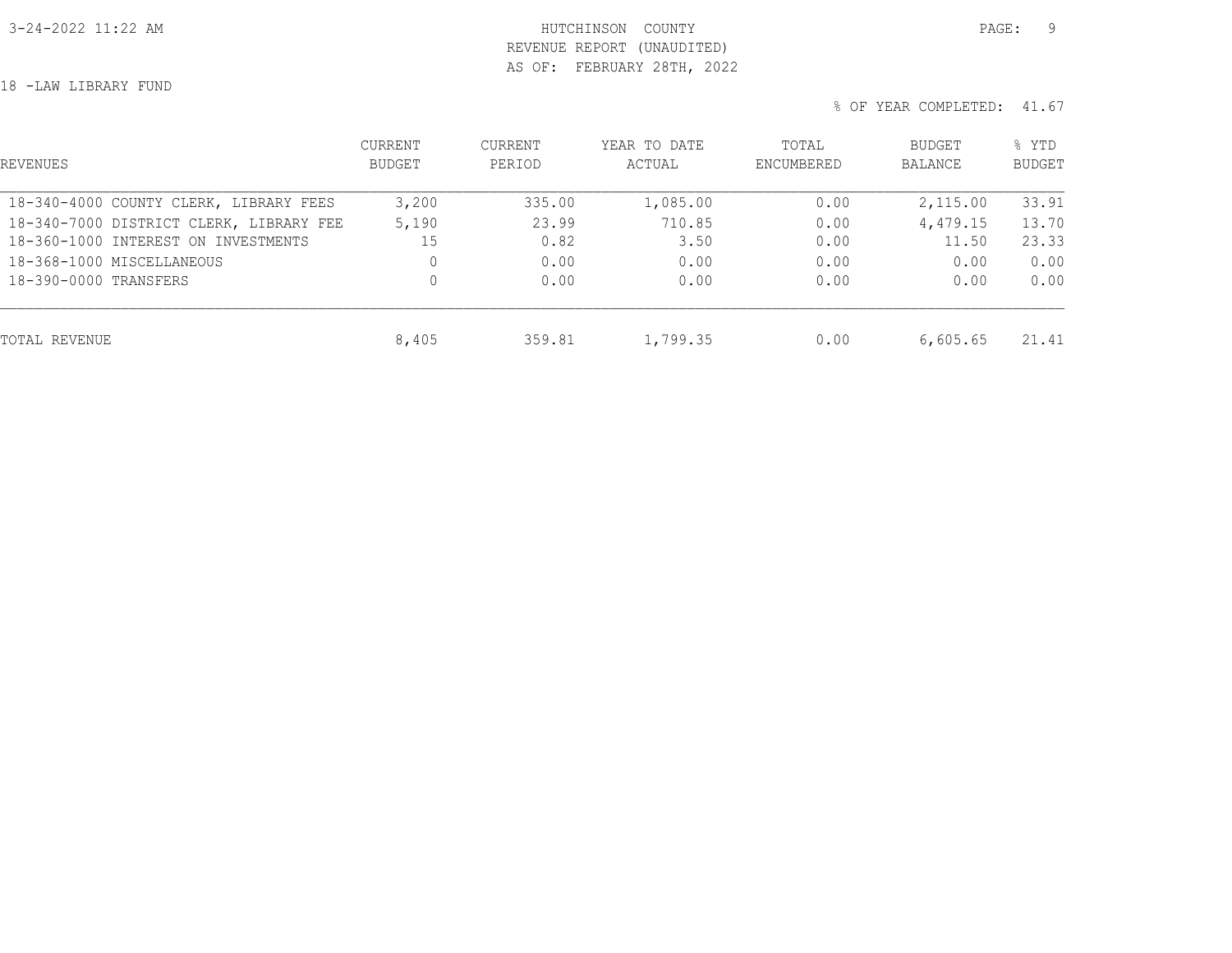#### 3-24-2022 11:22 AM HUTCHINSON COUNTY PAGE: 10 REVENUE REPORT (UNAUDITED)

AS OF: FEBRUARY 28TH, 2022

19 -ADULT PROBATION, STATE

| REVENUES                                | <b>CURRENT</b><br><b>BUDGET</b> | CURRENT<br>PERIOD | YEAR TO DATE<br>ACTUAL | TOTAL<br>ENCUMBERED | <b>BUDGET</b><br><b>BALANCE</b> | % YTD<br><b>BUDGET</b> |
|-----------------------------------------|---------------------------------|-------------------|------------------------|---------------------|---------------------------------|------------------------|
| 19-333-2000 RECEIPTS FROM STATE         | 97,152                          | 0.00              | 48,576.00              | 0.00                | 48,576.00                       | 50.00                  |
| 19-333-2001 STATE, SAFP                 |                                 | 0.00              | 0.00                   | 0.00                | 0.00                            | 0.00                   |
| 19-333-2002 DTP GRANT                   | 0                               | 0.00              | 0.00                   | 0.00                | 0.00                            | 0.00                   |
| 19-333-2003 PAYMENTS BY PARTICIPANTS    | 0                               | 0.00              | 0.00                   | 0.00                | 0.00                            | 0.00                   |
| 19-350-1000 PROBATION FEES              | 175,000                         | 17,401.03         | 97,947.35              | 0.00                | 77,052.65                       | 55.97                  |
| 19-350-1001 PAYMENTS BY PROGRAM PARTICI | 2,015                           | 279.34            | 1,392.50               | 0.00                | 622.50                          | 69.11                  |
| 19-360-1000 INTEREST EARNED             |                                 | 5.28              | 22.22                  | 0.00(               | 22.22)                          | 0.00                   |
| 19-360-1002 INTEREST FROM CHECKING ACCO | $\mathbf{0}$                    | 4.39              | 26.84                  | 0.00(               | 26.84)                          | 0.00                   |
| 19-368-1004 PRIOR YEAR                  | 125,543                         | 0.00              | 0.00                   | 0.00                | 125,543.00                      | 0.00                   |
| 19-368-1010 OTHER REVENUE               | 2,500                           | 338.00            | 1,974.00               | 0.00                | 526.00                          | 78.96                  |
| 19-390-0000 TRANSFERS, OTHER COUNTY REV |                                 | 0.00              | 0.00                   | 0.00                | 0.00                            | 0.00                   |
| TOTAL REVENUE                           | 402,210                         | 18,028.04         | 149,938.91             | 0.00                | 252,271.09                      | 37.28                  |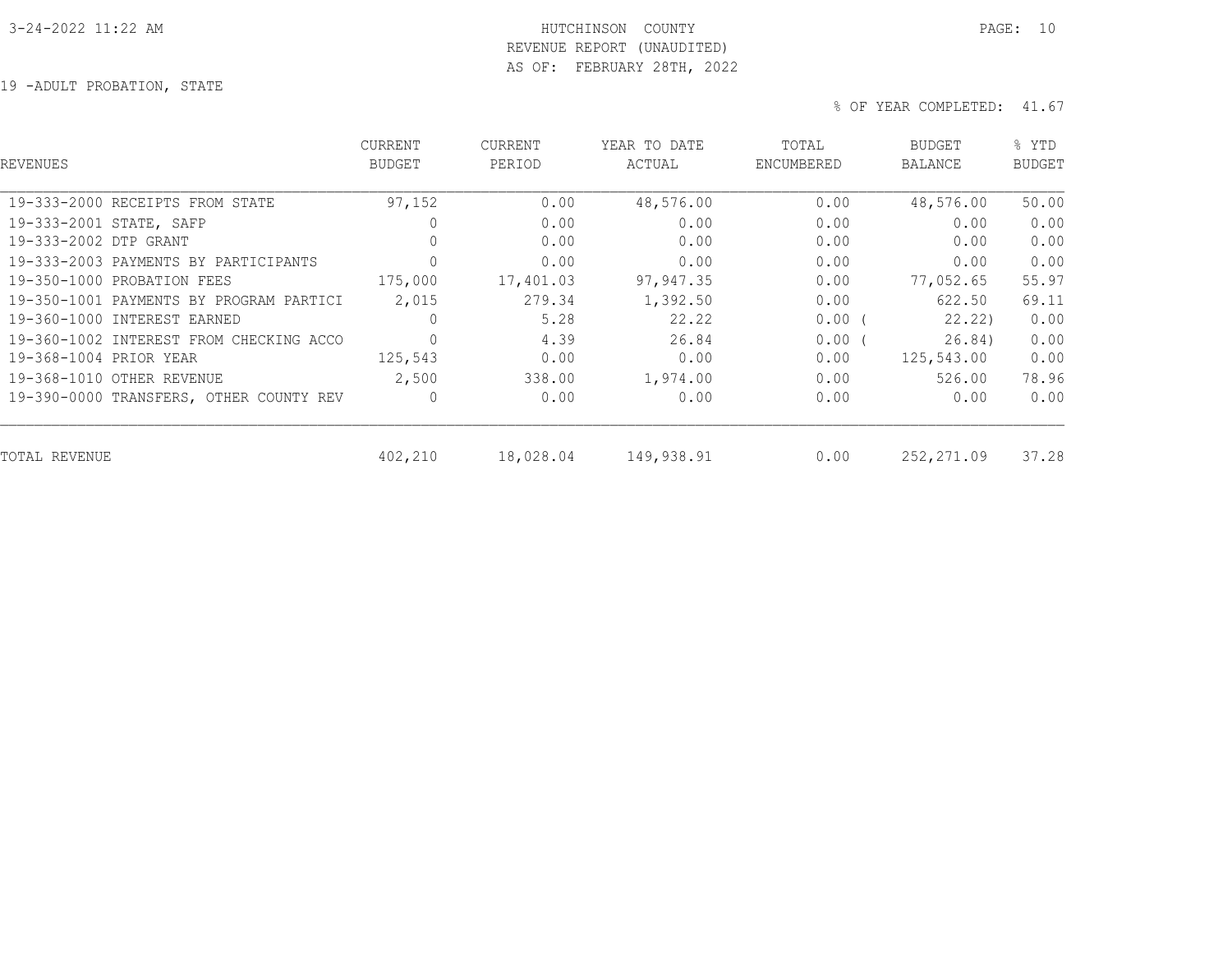## 3-24-2022 11:22 AM HUTCHINSON COUNTY PAGE: 11 REVENUE REPORT (UNAUDITED) AS OF: FEBRUARY 28TH, 2022

20 -COMMUNITY CORRECTION PROG

| <b>REVENUES</b>                         | <b>CURRENT</b><br><b>BUDGET</b> | <b>CURRENT</b><br>PERIOD | YEAR TO DATE<br>ACTUAL | TOTAL<br>ENCUMBERED | <b>BUDGET</b><br><b>BALANCE</b> | % YTD<br><b>BUDGET</b> |
|-----------------------------------------|---------------------------------|--------------------------|------------------------|---------------------|---------------------------------|------------------------|
| 20-333-2000 STATE AID PSIR.DIV          | 56,274                          | 0.00                     | 28,138.00              | 0.00                | 28,136.00                       | 50.00                  |
| 20-333-2001 STATE AID ED/RES            | 0                               | 0.00                     | 0.00                   | 0.00                | 0.00                            | 0.00                   |
| 20-333-2080 CARRYOVER                   | 0                               | 0.00                     | 0.00                   | 0.00                | 0.00                            | 0.00                   |
| 20-333-2090 MISCELLANEOUS               | $\mathbf{0}$                    | 0.00                     | 0.00                   | 0.00                | 0.00                            | 0.00                   |
| 20-360-1000 INTEREST EARNED ON INVESTME | 0                               | 0.00                     | 0.00                   | 0.00                | 0.00                            | 0.00                   |
| 20-368-1004 PRIOR YEAR                  | 0                               | 0.00                     | 0.00                   | 0.00                | 0.00                            | 0.00                   |
| 20-390-0000 INTERFUND TRANSFER FROM SUP | 3,873                           | 0.00                     | 0.00                   | 0.00                | 3,873.00                        | 0.00                   |
| TOTAL REVENUE                           | 60,147                          | 0.00                     | 28,138.00              | 0.00                | 32,009.00                       | 46.78                  |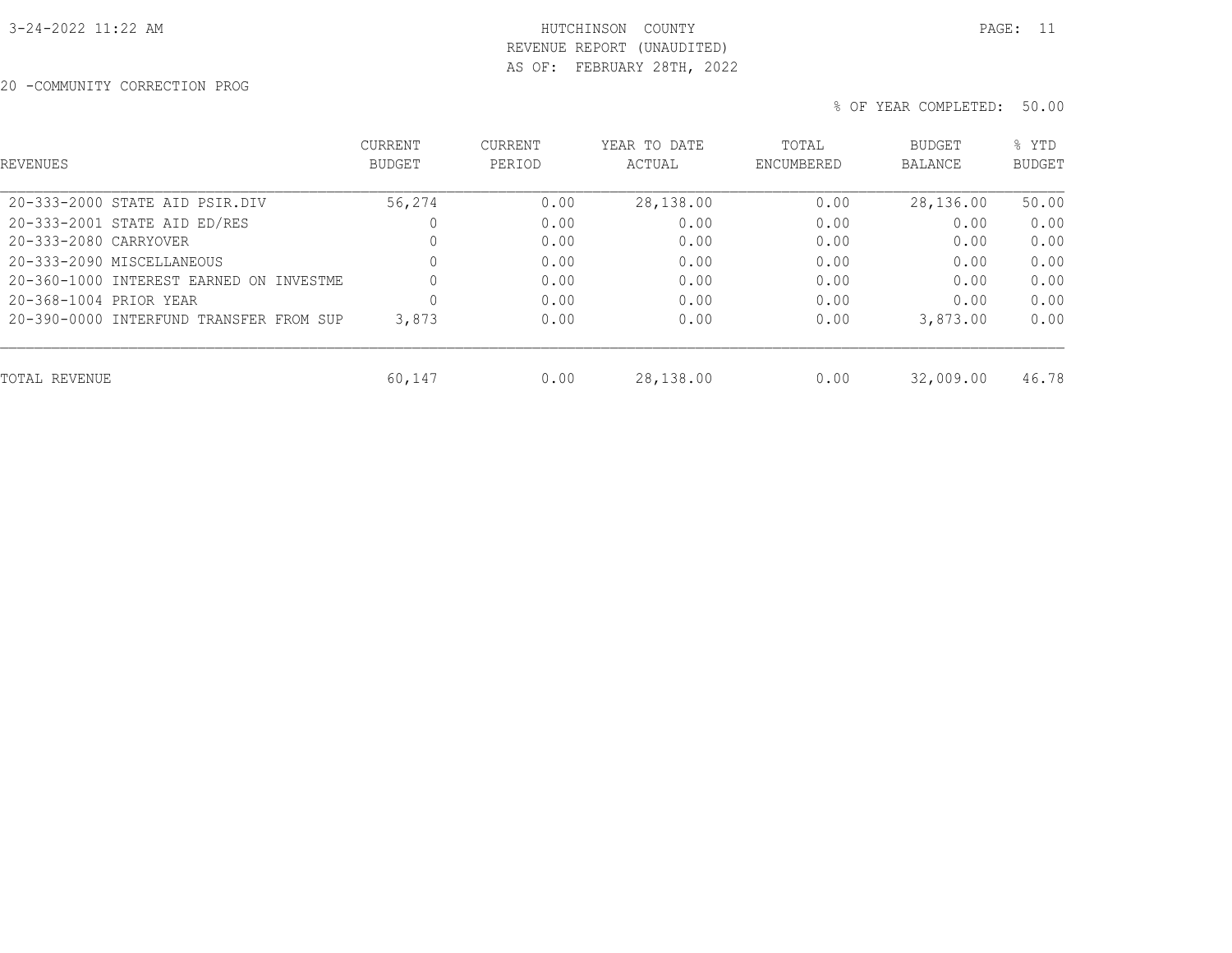## 3-24-2022 11:22 AM HUTCHINSON COUNTY PAGE: 12 REVENUE REPORT (UNAUDITED) AS OF: FEBRUARY 28TH, 2022

21 -JUVENILE STATE

| REVENUES                      | <b>CURRENT</b><br>BUDGET | CURRENT<br>PERIOD | YEAR TO DATE<br>ACTUAL | TOTAL<br>ENCUMBERED | BUDGET<br>BALANCE | % YTD<br><b>BUDGET</b> |
|-------------------------------|--------------------------|-------------------|------------------------|---------------------|-------------------|------------------------|
| 21-333-3000 STATE COMPTROLLER | 219,755                  | 0.00              | 109,879.00             | 0.00                | 109,876.00        | 50.00                  |
| 21-333-3001 STATE - GRANT R   | 2,132                    | 0.00              | 2,132.33               | 0.00                | 0.00              | 100.00                 |
| 21-360-1000 INTEREST EARNED   | 0                        | 0.55              | 3.10                   | 0.00                | 3.10)             | 0.00                   |
| 21-390-0000 TRANSFER IN       | 0                        | 0.00              | 0.00                   | 0.00                | 0.00              | 0.00                   |
| TOTAL REVENUE                 | 221,887                  | 0.55              | 112,014.43             | 0.00                | 109,872.90        | 50.48                  |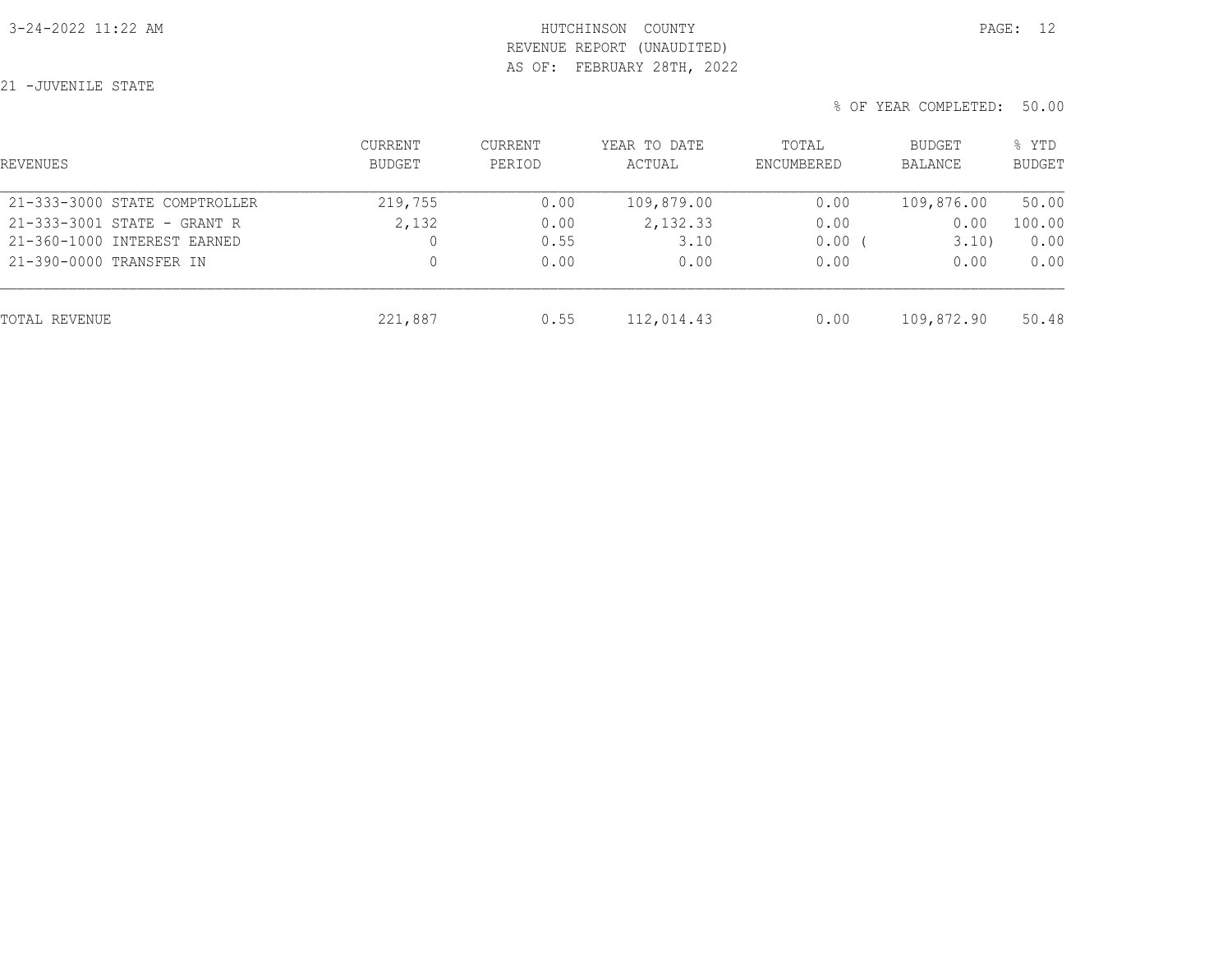## 3-24-2022 11:22 AM HUTCHINSON COUNTY PAGE: 13 REVENUE REPORT (UNAUDITED) AS OF: FEBRUARY 28TH, 2022

24 -COURT REPORTER

| REVENUES                            | <b>CURRENT</b><br><b>BUDGET</b> | <b>CURRENT</b><br>PERIOD | YEAR TO DATE<br>ACTUAL | TOTAL<br>ENCUMBERED | <b>BUDGET</b><br>BALANCE | % YTD<br><b>BUDGET</b> |
|-------------------------------------|---------------------------------|--------------------------|------------------------|---------------------|--------------------------|------------------------|
| 24-340-4000 COUNTY CLERK FEES       | 330                             | 253.78                   | 550.20                 | 0.00                | 220.20)                  | 166.73                 |
| 24-340-7000 DISTRICT CLERK FEES     | 3,400                           | 17.99                    | 533.17                 | 0.00                | 2,866.83                 | 15.68                  |
| 24-360-1000 INTEREST ON INVESTMENTS | 6                               | 0.31                     | 1.23                   | 0.00                | 4.77                     | 20.50                  |
| 24-368-1000 MISCELLANEOUS           | 0                               | 0.00                     | 0.00                   | 0.00                | 0.00                     | 0.00                   |
| 24-390-0000 TRANSFERS               | $\mathbf 0$                     | 0.00                     | 0.00                   | 0.00                | 0.00                     | 0.00                   |
| TOTAL REVENUE                       | 3,736                           | 272.08                   | 1,084.60               | 0.00                | 2,651.40                 | 29.03                  |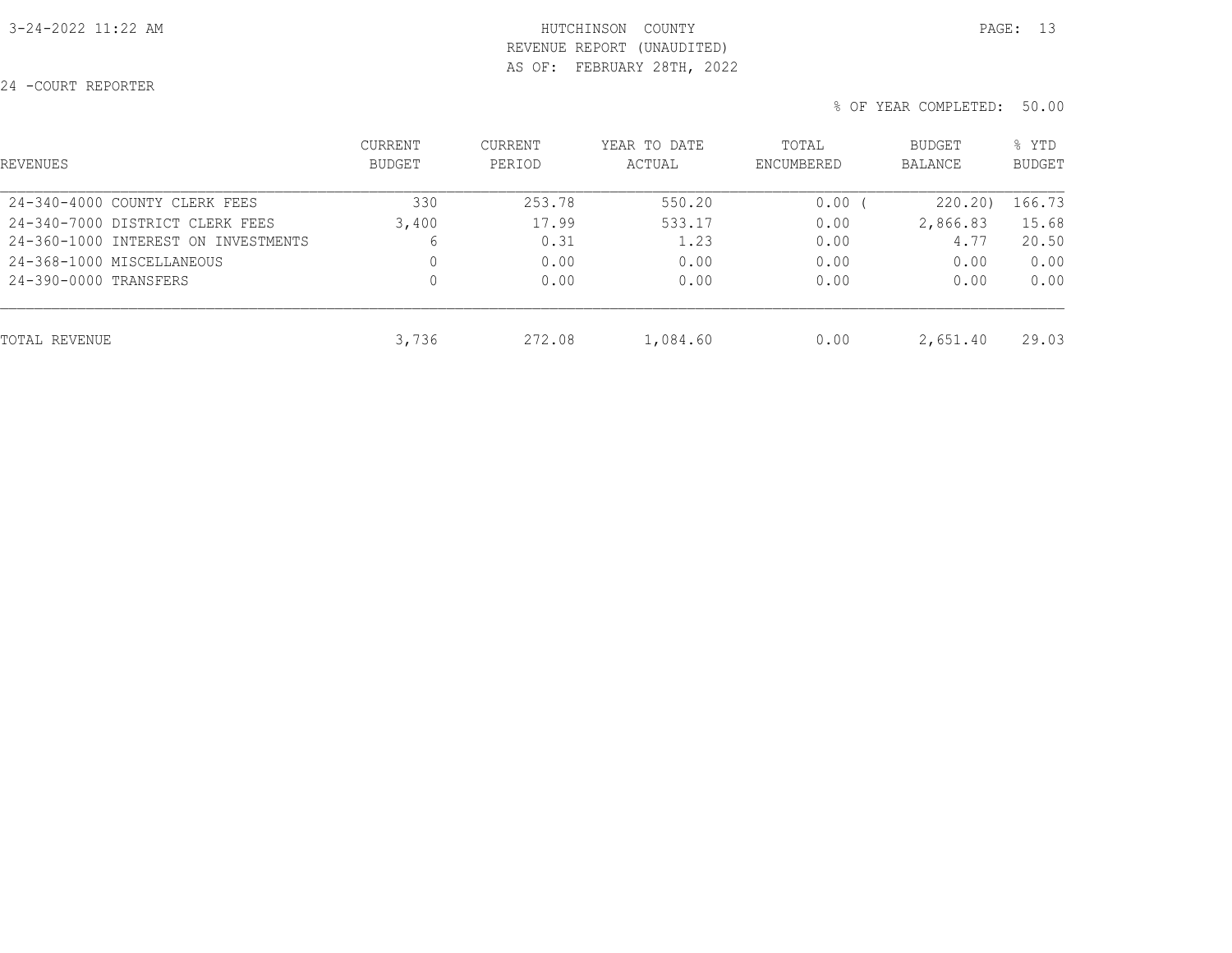## 3-24-2022 11:22 AM HUTCHINSON COUNTY PAGE: 14 REVENUE REPORT (UNAUDITED) AS OF: FEBRUARY 28TH, 2022

25 -JUVENILE GRANT C

| REVENUES                      | CURRENT<br><b>BUDGET</b> | CURRENT<br>PERIOD | YEAR TO DATE<br>ACTUAL | TOTAL<br>ENCUMBERED | BUDGET<br>BALANCE | % YTD<br><b>BUDGET</b> |
|-------------------------------|--------------------------|-------------------|------------------------|---------------------|-------------------|------------------------|
| 25-333-3000 STATE COMPTROLLER |                          | 0.00              | 0.00                   | 0.00                | 0.00              | 0.00                   |
| 25-360-1000 INTEREST EARNED   | 0                        | 0.00              | 0.00                   | 0.00                | 0.00              | 0.00                   |
| 25-390-0000 TRANSFER IN       | 0                        | 0.00              | 0.00                   | 0.00                | 0.00              | 0.00                   |
| TOTAL REVENUE                 | 0                        | 0.00              | 0.00                   | 0.00                | 0.00              | 0.00                   |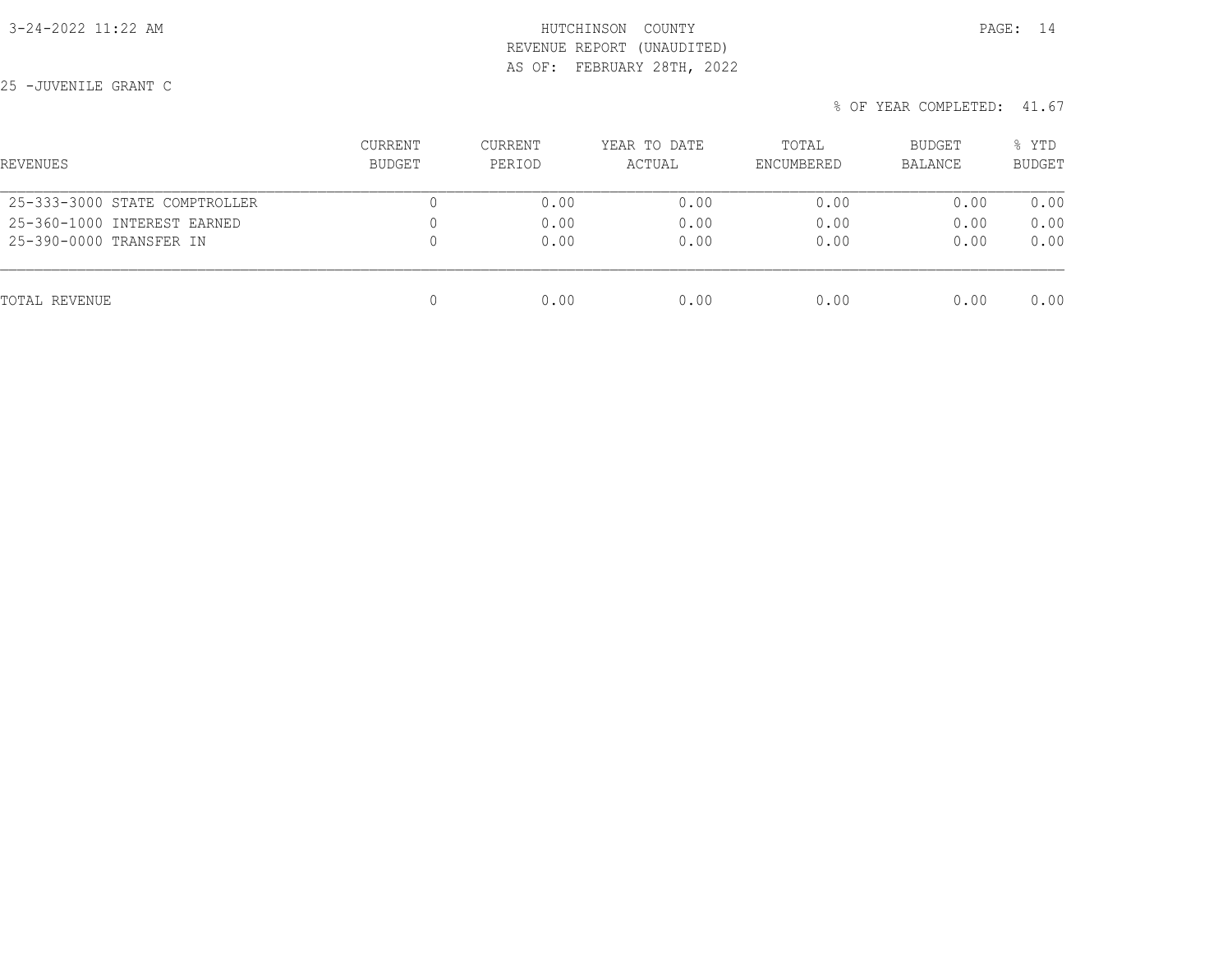## 3-24-2022 11:22 AM HUTCHINSON COUNTY PAGE: 15 REVENUE REPORT (UNAUDITED) AS OF: FEBRUARY 28TH, 2022

26 -JUVENILE SPECIAL

| REVENUES                                | <b>CURRENT</b><br><b>BUDGET</b> | CURRENT<br>PERIOD | YEAR TO DATE<br>ACTUAL | TOTAL<br>ENCUMBERED | BUDGET<br>BALANCE | % YTD<br><b>BUDGET</b> |
|-----------------------------------------|---------------------------------|-------------------|------------------------|---------------------|-------------------|------------------------|
| 26-350-1000 PROBATION FEES              | 2,000                           | 300.00            | 1,245.00               | 0.00                | 755.00            | 62.25                  |
| 26-360-1000 INTEREST INVESTMENTS        |                                 | 0.89              | 4.25                   | 0.00                | 4.25              | 0.00                   |
| 26-360-1002 INTEREST FROM CHECKING ACCO |                                 | 0.00              | 0.00                   | 0.00                | 0.00              | 0.00                   |
| 26-390-0000 TRANSFER IN                 | $\Omega$                        | 0.00              | 0.00                   | 0.00                | 0.00              | 0.00                   |
| TOTAL REVENUE                           | 2,000                           | 300.89            | 1,249.25               | 0.00                | 750.75            | 62.46                  |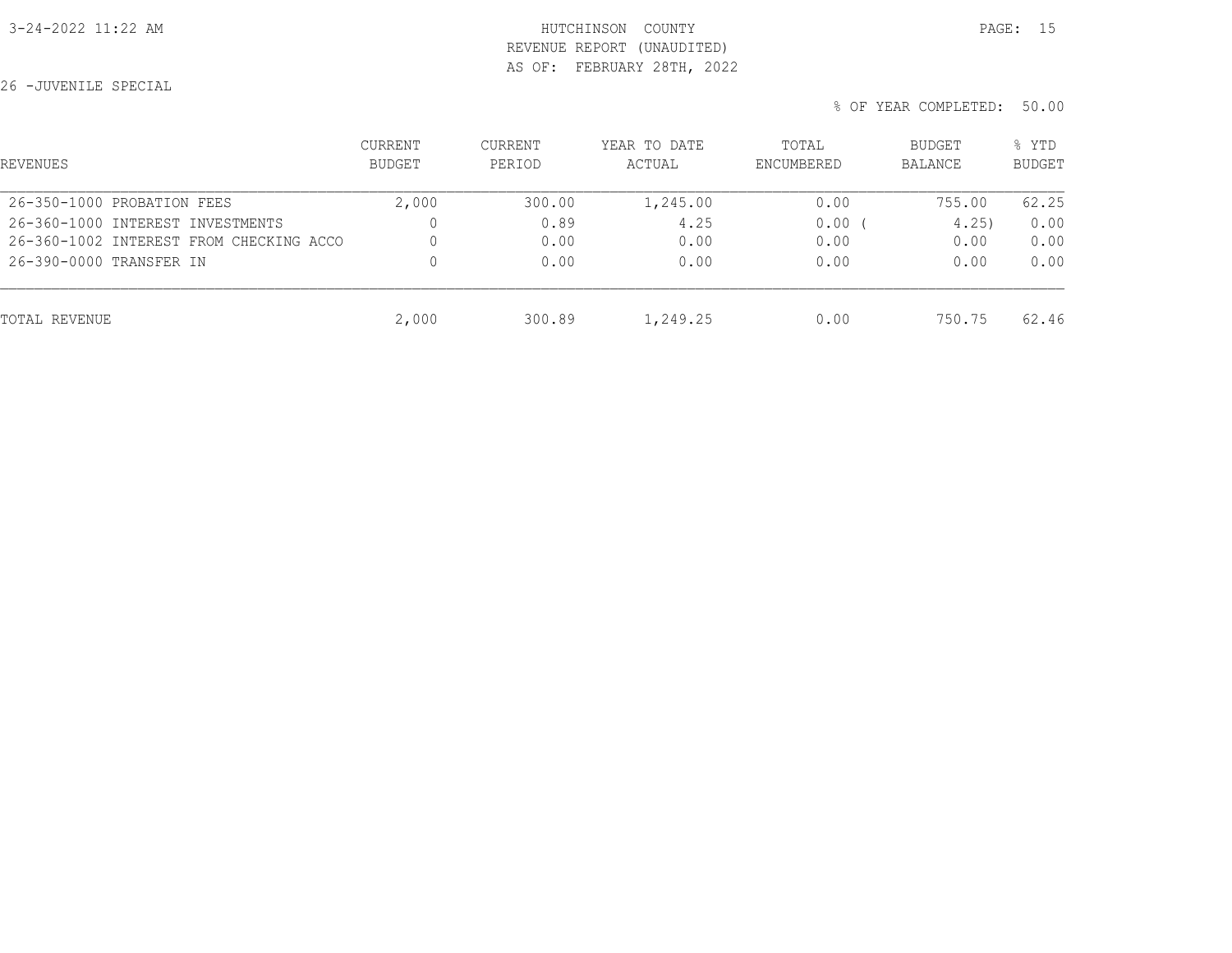## 3-24-2022 11:22 AM HUTCHINSON COUNTY PAGE: 16 REVENUE REPORT (UNAUDITED) AS OF: FEBRUARY 28TH, 2022

27 -CHILD SUPPORT - DISTRICT

| REVENUES                            | <b>CURRENT</b><br><b>BUDGET</b> | <b>CURRENT</b><br>PERIOD | YEAR TO DATE<br>ACTUAL | TOTAL<br>ENCUMBERED | <b>BUDGET</b><br><b>BALANCE</b> | % YTD<br><b>BUDGET</b> |
|-------------------------------------|---------------------------------|--------------------------|------------------------|---------------------|---------------------------------|------------------------|
| 27-340-7000 CHILD SUPPORT           | 100                             | 0.00                     | 36.32                  | 0.00                | 63.68                           | 36.32                  |
| 27-360-1000 INTEREST ON INVESTMENTS | 10                              | 0.00                     | 0.00                   | 0.00                | 10.00                           | 0.00                   |
| 27-368-1000 MISCELLANEOUS           | 0                               | 0.00                     | 0.00                   | 0.00                | 0.00                            | 0.00                   |
| 27-390-0000 TRANSFER IN             | 0                               | 0.00                     | 0.00                   | 0.00                | 0.00                            | 0.00                   |
| TOTAL REVENUE                       | 110                             | 0.00                     | 36.32                  | 0.00                | 73.68                           | 33.02                  |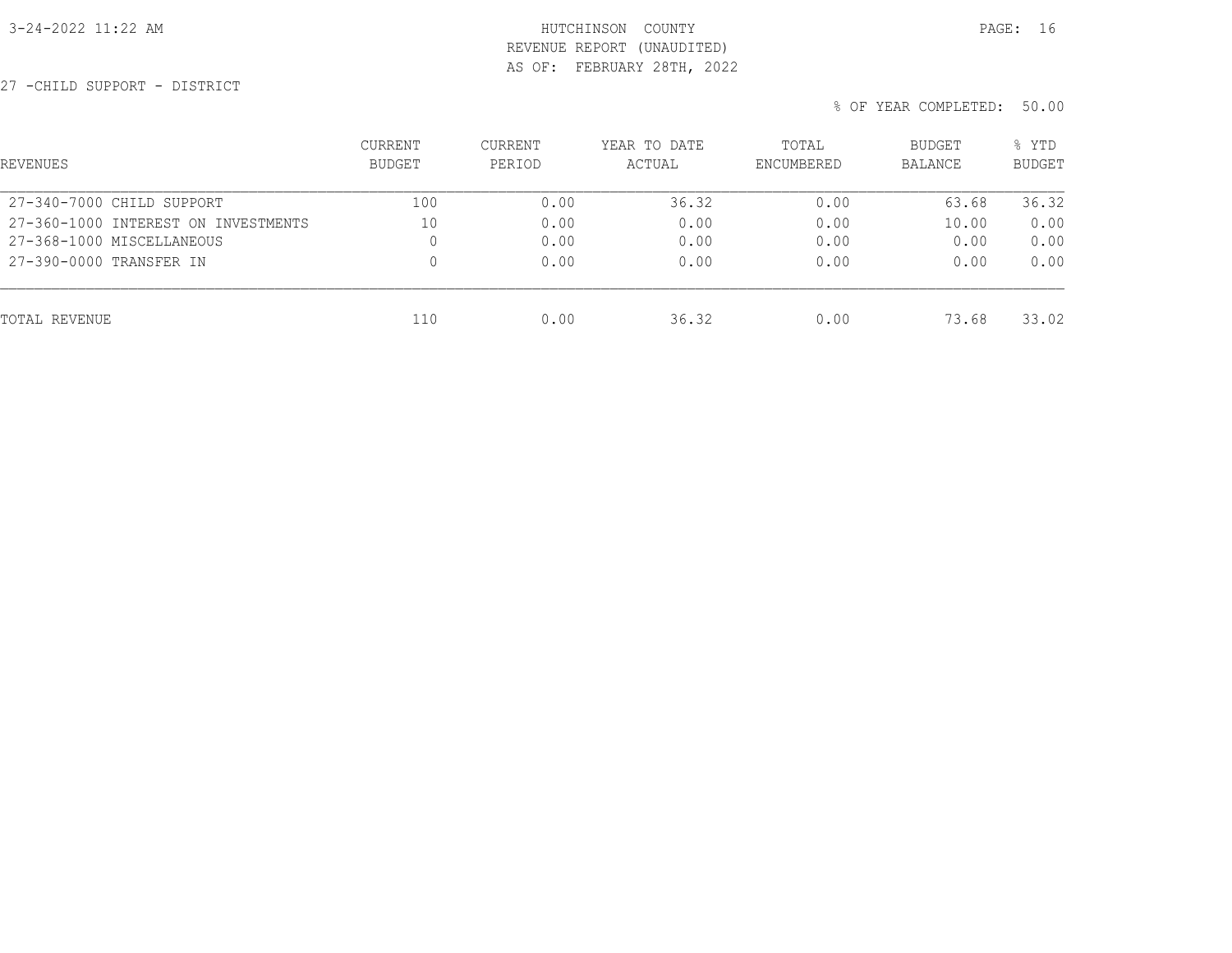# 3-24-2022 11:22 AM HUTCHINSON COUNTY PAGE: 17 REVENUE REPORT (UNAUDITED) AS OF: FEBRUARY 28TH, 2022

29 -RECORDS ARCHIVE CO. CLERK

| <b>REVENUES</b>                        | <b>CURRENT</b><br><b>BUDGET</b> | CURRENT<br>PERIOD | YEAR TO DATE<br>ACTUAL | TOTAL<br><b>ENCUMBERED</b> | BUDGET<br><b>BALANCE</b> | % YTD<br><b>BUDGET</b> |
|----------------------------------------|---------------------------------|-------------------|------------------------|----------------------------|--------------------------|------------------------|
| 29-340-4000 COUNTY CLERK FEES          | 26,600                          | 2,093.00          | 10,942.00              | 0.00                       | 15,658.00                | 41.14                  |
| 29-340-4001 VITAL ARCHIVE              | 550                             | 75.00             | 317.00                 | 0.00                       | 233.00                   | 57.64                  |
| 29-340-7000 District Court Archive Fee | 3,600                           | 86.96             | 658.84                 | 0.00                       | 2,941.16                 | 18.30                  |
| 29-360-1000 INTEREST ON INVESTMENTS    | 95                              | 5.20              | 20.09                  | 0.00                       | 74.91                    | 21.15                  |
| 29-368-1000 MISCELLANEOUS              | 0                               | 0.00              | 0.00                   | 0.00                       | 0.00                     | 0.00                   |
| 29-390-0000 TRANSFERS IN               | 0                               | 0.00              | 0.00                   | 0.00                       | 0.00                     | 0.00                   |
| TOTAL REVENUE                          | 30,845                          | 2,260.16          | 11,937.93              | 0.00                       | 18,907.07                | 38.70                  |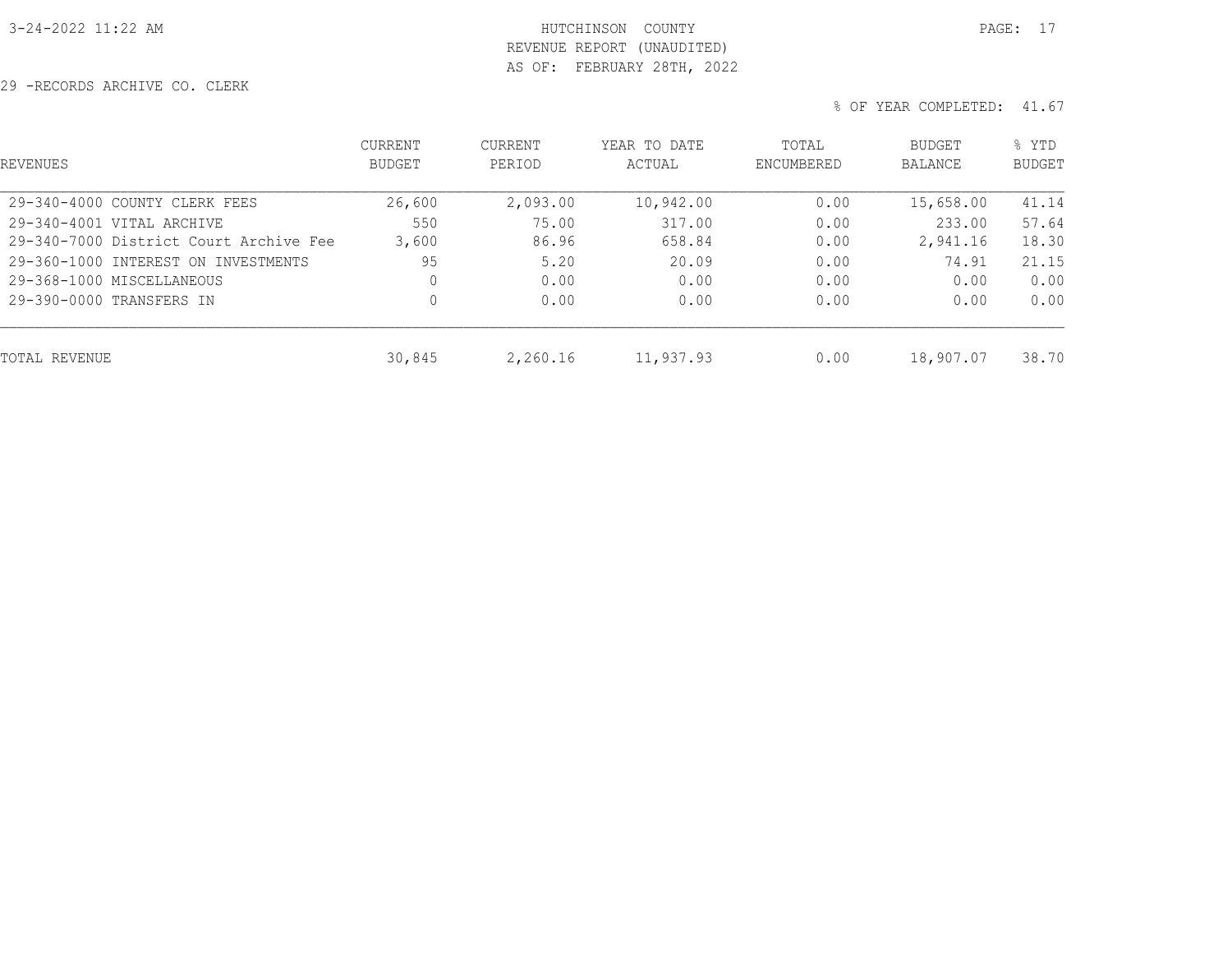## 3-24-2022 11:22 AM HUTCHINSON COUNTY PAGE: 18 REVENUE REPORT (UNAUDITED) AS OF: FEBRUARY 28TH, 2022

30 -COUNTY ATTORNEY CHECK FEE

|  | % OF YEAR COMPLETED: 41.67 |  |
|--|----------------------------|--|

| REVENUES                              | <b>CURRENT</b><br>BUDGET | CURRENT<br>PERIOD | YEAR TO DATE<br>ACTUAL | TOTAL<br>ENCUMBERED | <b>BUDGET</b><br>BALANCE | % YTD<br><b>BUDGET</b> |
|---------------------------------------|--------------------------|-------------------|------------------------|---------------------|--------------------------|------------------------|
| 30-340-3000 FEES OF OFFICE, HOT CHECK | 400                      | 0.00              | 0.00                   | 0.00                | 400.00                   | 0.00                   |
| 30-360-1000 INTEREST EARNINGS         | 30                       | 0.95              | 3.82                   | 0.00                | 26.18                    | 12.73                  |
| 30-368-1000 MISCELLANEOUS INCOME      | 0                        | 0.00              | 0.00                   | 0.00                | 0.00                     | 0.00                   |
| TOTAL REVENUE                         | 430                      | 0.95              | 3.82                   | 0.00                | 426.18                   | 0.89                   |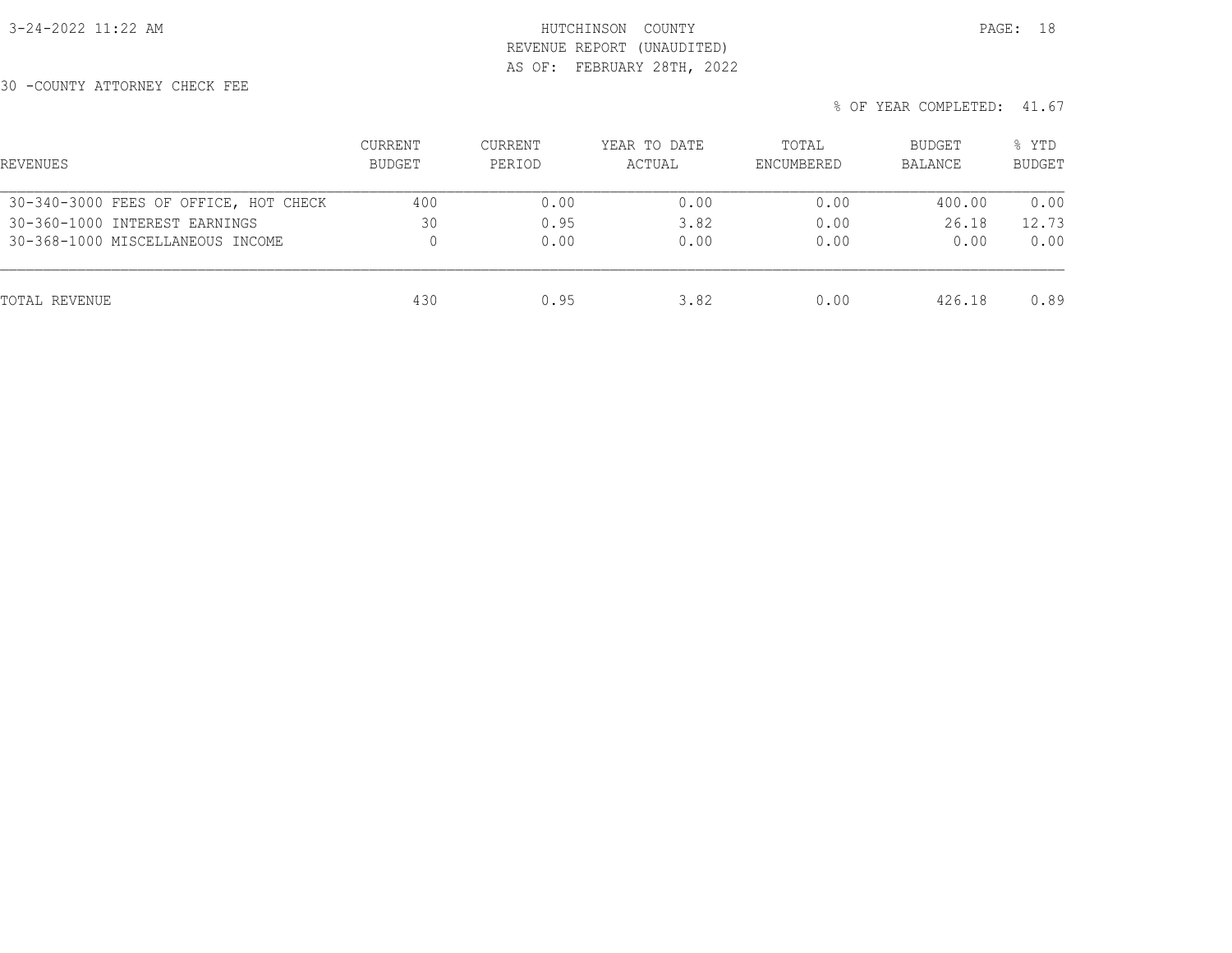3-24-2022 11:22 AM HUTCHINSON COUNTY PAGE: 19 REVENUE REPORT (UNAUDITED) AS OF: FEBRUARY 28TH, 2022

31 -DISTRICT ATTORNEY CHECK F

| % OF YEAR COMPLETED: 41.67 |  |
|----------------------------|--|
|----------------------------|--|

| REVENUES                                | CURRENT<br>BUDGET | CURRENT<br>PERIOD | YEAR TO DATE<br>ACTUAL | TOTAL<br>ENCUMBERED | BUDGET<br>BALANCE | % YTD<br><b>BUDGET</b> |
|-----------------------------------------|-------------------|-------------------|------------------------|---------------------|-------------------|------------------------|
| 31-340-6000 FEES OF OFFICE, DISTRICT AT |                   | 0.00              | 0.00                   | 0.00                | 0.00              | 0.00                   |
| 31-360-1000 INTEREST ON INVESTMENTS     |                   | 0.26              | 1.11                   | 0.00                | 1.11)             | 0.00                   |
| TOTAL REVENUE                           |                   | 0.26              | 1.11                   | 0.00                | 1,11)             | 0.00                   |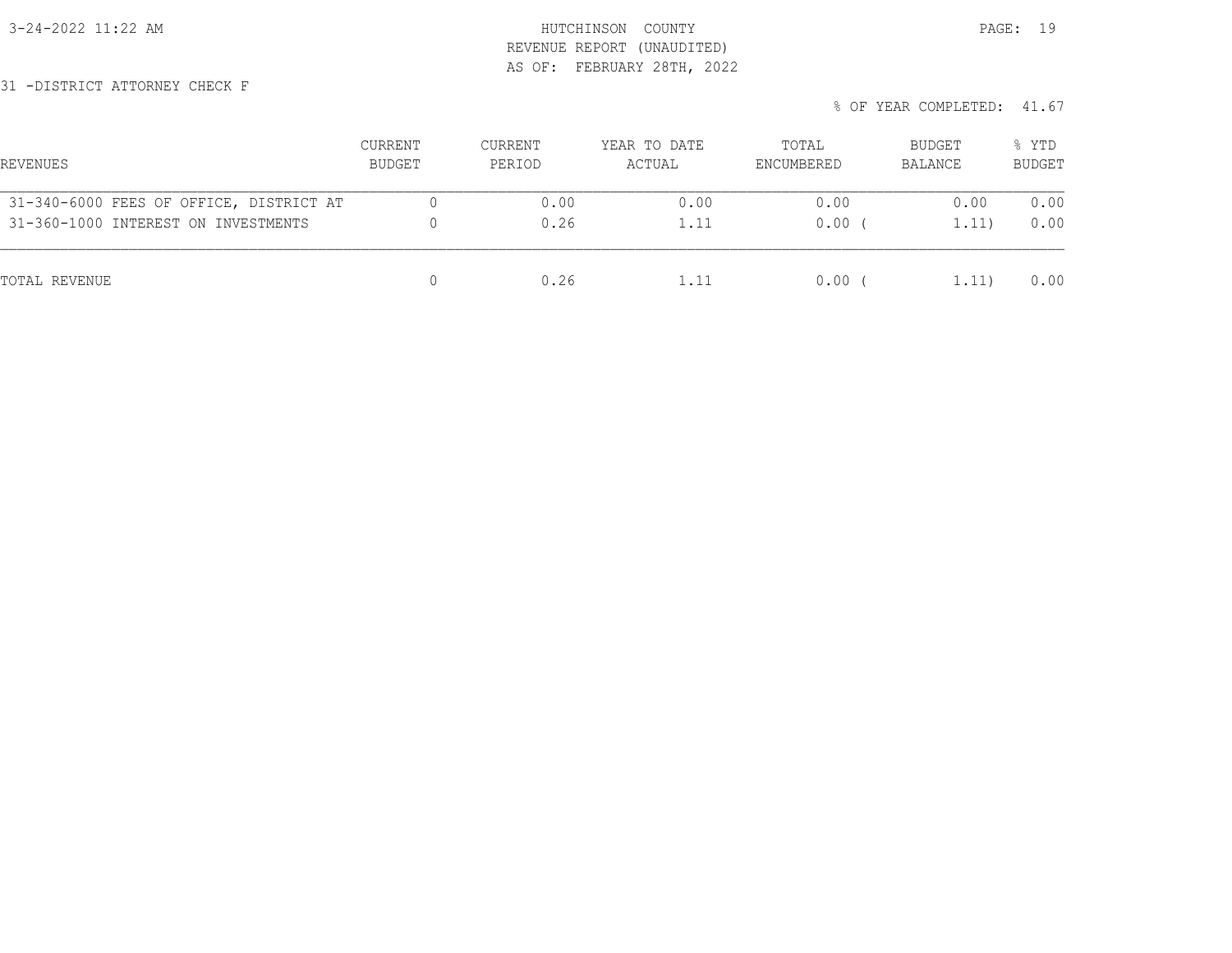## 3-24-2022 11:22 AM HUTCHINSON COUNTY PAGE: 20 REVENUE REPORT (UNAUDITED) AS OF: FEBRUARY 28TH, 2022

32 -D. A. FORFEITURE FUND

| REVENUES                                | CURRENT<br><b>BUDGET</b> | <b>CURRENT</b><br>PERIOD | YEAR TO DATE<br>ACTUAL | TOTAL<br>ENCUMBERED | BUDGET<br>BALANCE | % YTD<br><b>BUDGET</b> |
|-----------------------------------------|--------------------------|--------------------------|------------------------|---------------------|-------------------|------------------------|
| 32-340-6000 FEES OF OFFICE, D. A. FORFE |                          | 0.00                     | 0.00                   | 0.00                | 0.00              | 0.00                   |
| 32-350-3000 FORFEITURE FUNDS            |                          | 0.00                     | 0.00                   | 0.00                | 0.00              | 0.00                   |
| 32-360-1000 INTEREST EARNINGS INVESTMEN |                          | 0.00                     | 0.00                   | 0.00                | 0.00              | 0.00                   |
| 32-390-0000 D. A. FORFEITURE TRANSFERS  |                          | 0.00                     | 0.00                   | 0.00                | 0.00              | 0.00                   |
| TOTAL REVENUE                           | 0                        | 0.00                     | 0.00                   | 0.00                | 0.00              | 0.00                   |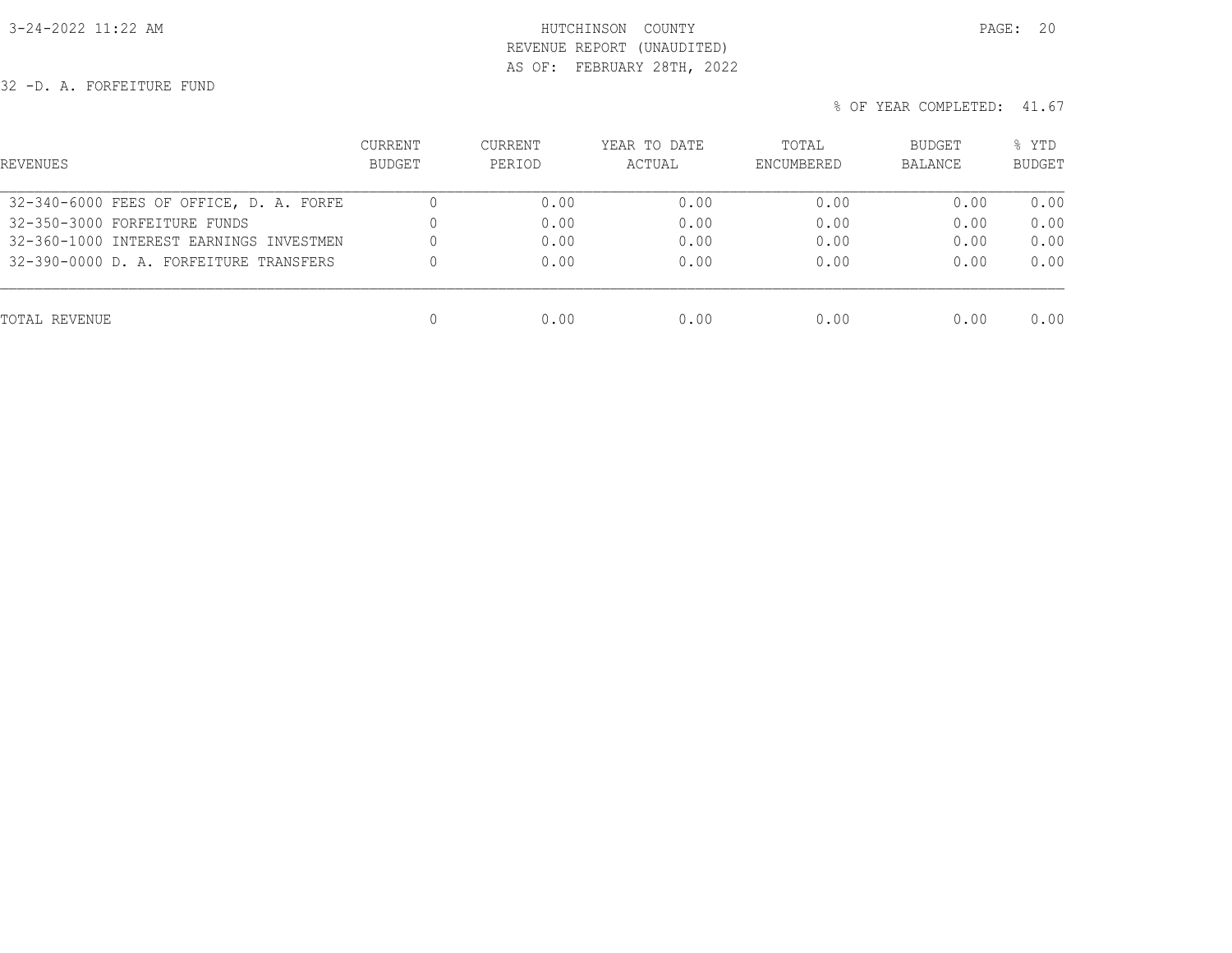## 3-24-2022 11:22 AM HUTCHINSON COUNTY PAGE: 21 REVENUE REPORT (UNAUDITED) AS OF: FEBRUARY 28TH, 2022

33 -SHERIFF FORFEITURE

| REVENUES                                | CURRENT<br>BUDGET | CURRENT<br>PERIOD | YEAR TO DATE<br>ACTUAL | TOTAL<br>ENCUMBERED | BUDGET<br>BALANCE | % YTD<br><b>BUDGET</b> |
|-----------------------------------------|-------------------|-------------------|------------------------|---------------------|-------------------|------------------------|
| 33-340-2000 FEES OF OFFICE, SHERIFF FOR |                   | 0.00              | 0.00                   | 0.00                | 0.00              | 0.00                   |
| 33-352-1000 FORFEITURE OR SEIZER        |                   | 0.00              | 0.00                   | 0.00                | 0.00              | 0.00                   |
| 33-360-1000 INTEREST INVESTMENTS        |                   | 0.00              | 0.00                   | 0.00                | 0.00              | 0.00                   |
| TOTAL REVENUE                           |                   | 0.00              | 0.00                   | 0.00                | 0.00              | 0.00                   |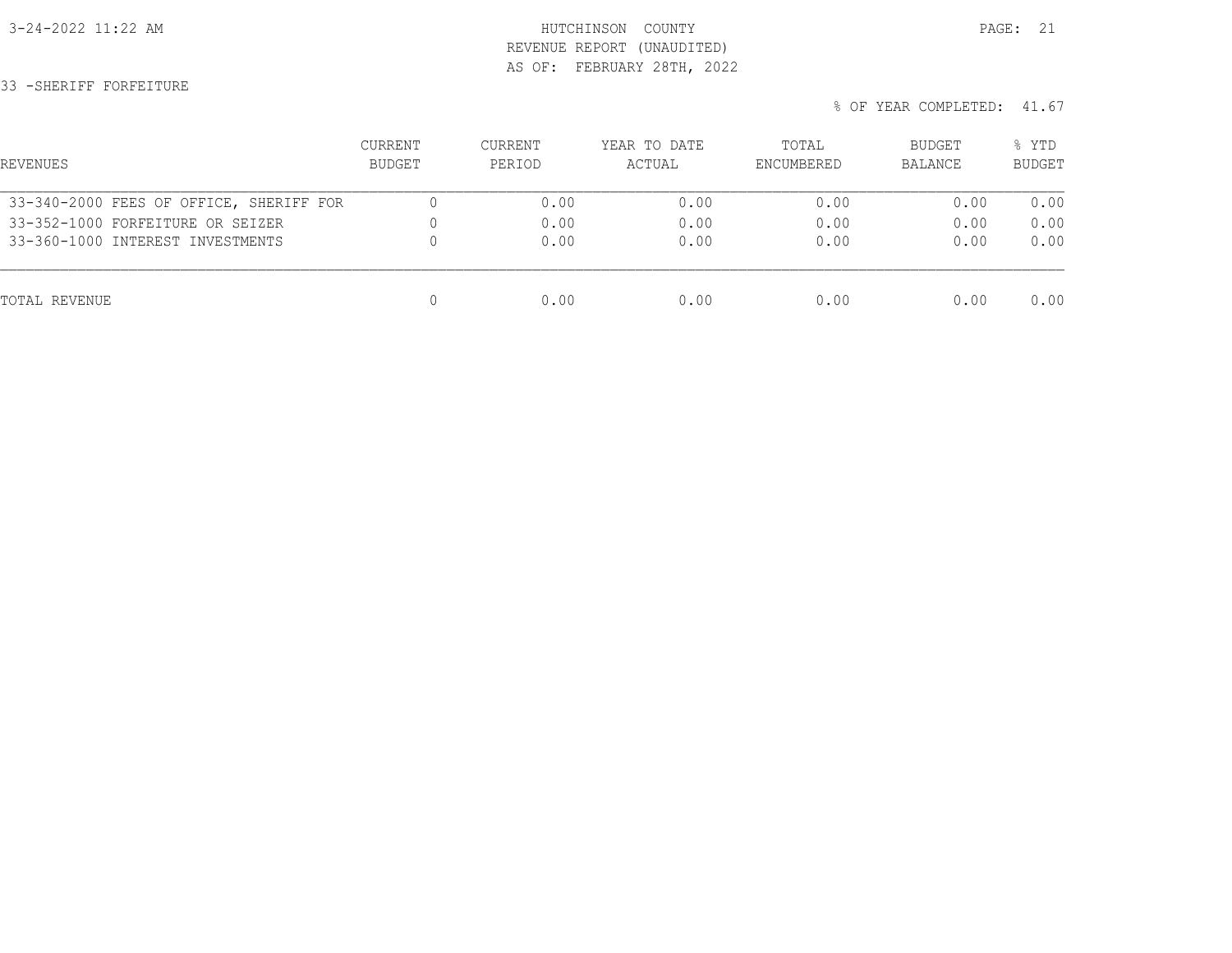## 3-24-2022 11:22 AM HUTCHINSON COUNTY PAGE: 22 REVENUE REPORT (UNAUDITED) AS OF: FEBRUARY 28TH, 2022

34 -DRUG COURT FUND

| REVENUES                   | CURRENT<br>BUDGET | <b>CURRENT</b><br>PERIOD | YEAR TO DATE<br>ACTUAL | TOTAL<br>ENCUMBERED | BUDGET<br>BALANCE | % YTD<br><b>BUDGET</b> |
|----------------------------|-------------------|--------------------------|------------------------|---------------------|-------------------|------------------------|
| 34-340-4000 COUNTY CLERK   | 1,200             | 191.93                   | 998.91                 | 0.00                | 201.09            | 83.24                  |
| 34-340-7000 DISTRICT CLERK | 1,400             | 57.96                    | 409.66                 | 0.00                | 990.34            | 29.26                  |
| 34-360-1000 INTEREST       | 0                 | 1.48                     | 5.95                   | $0.00$ (            | 5.95)             | 0.00                   |
| 34-368-1000 MISCELLANEOUS  |                   | 0.00                     | 0.00                   | 0.00                | 0.00              | 0.00                   |
| 34-390-0000 TRANSFERS      | 57,400            | 0.00                     | 57,400.00              | 0.00                | 0.00              | 100.00                 |
| TOTAL REVENUE              | 60,000            | 251.37                   | 58,814.52              | 0.00                | 1,185.48          | 98.02                  |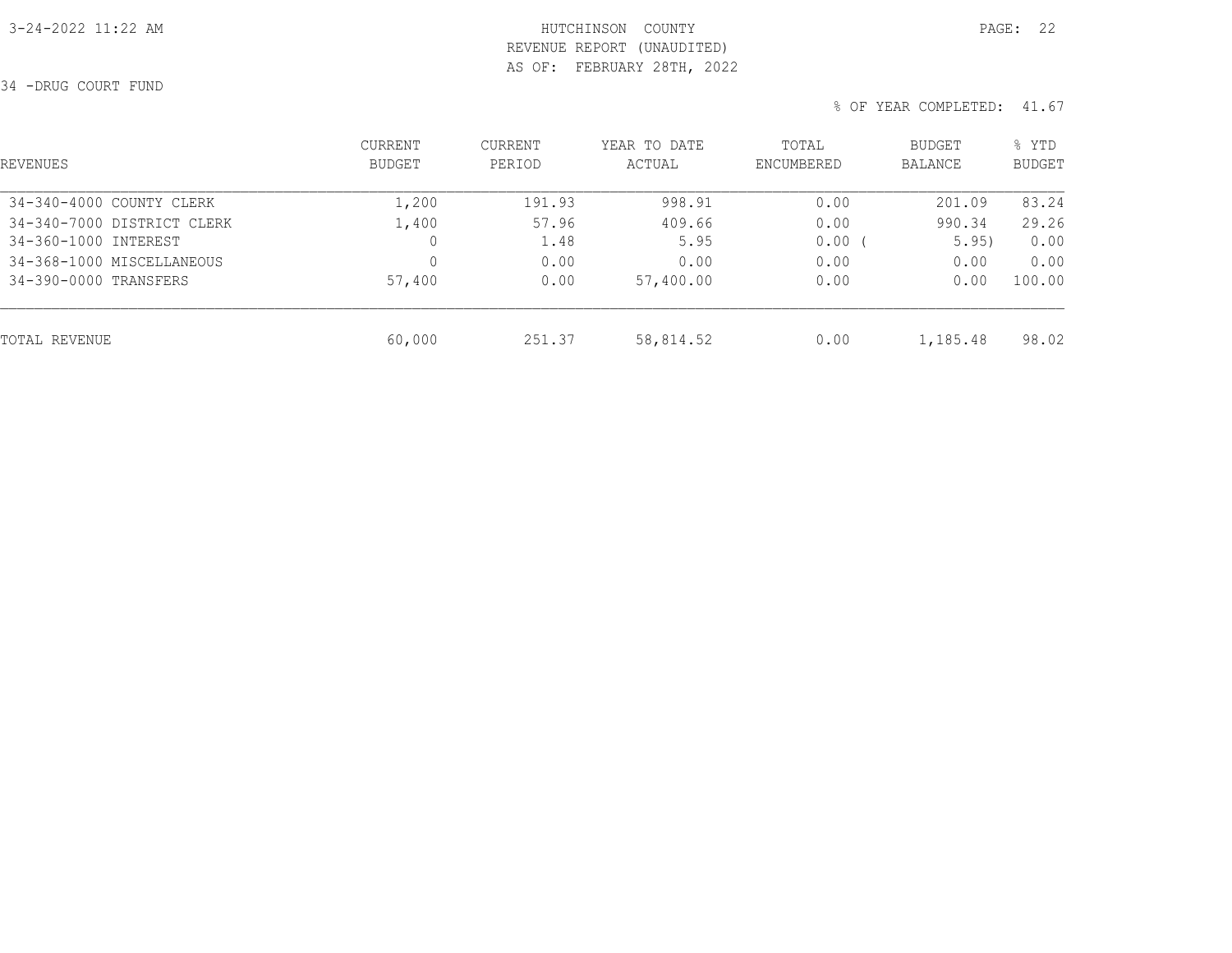## 3-24-2022 11:22 AM HUTCHINSON COUNTY PAGE: 23 REVENUE REPORT (UNAUDITED) AS OF: FEBRUARY 28TH, 2022

38 -DC - RECORDS MANAGEMENT

| REVENUES                            | CURRENT<br>BUDGET | CURRENT<br>PERIOD | YEAR TO DATE<br>ACTUAL | TOTAL<br>ENCUMBERED | <b>BUDGET</b><br>BALANCE | % YTD<br><b>BUDGET</b> |
|-------------------------------------|-------------------|-------------------|------------------------|---------------------|--------------------------|------------------------|
| 38-340-7000 DISTRICT CLERK          | 2,000             | 163.96            | 828.83                 | 0.00                | 1,171.17                 | 41.44                  |
| 38-360-1000 INTEREST ON INVESTMENTS | 30                | 1.09              | 3.53                   | 0.00                | 26.47                    | 11.77                  |
| 38-390-0000 TRANSFER IN             |                   | 0.00              | 31,514.57              | 0.00                | 31, 514.57)              | 0.00                   |
| TOTAL REVENUE                       | 2,030             | 165.05            | 32,346.93              | 0.00                | 30, 316. 93) 1, 593. 44  |                        |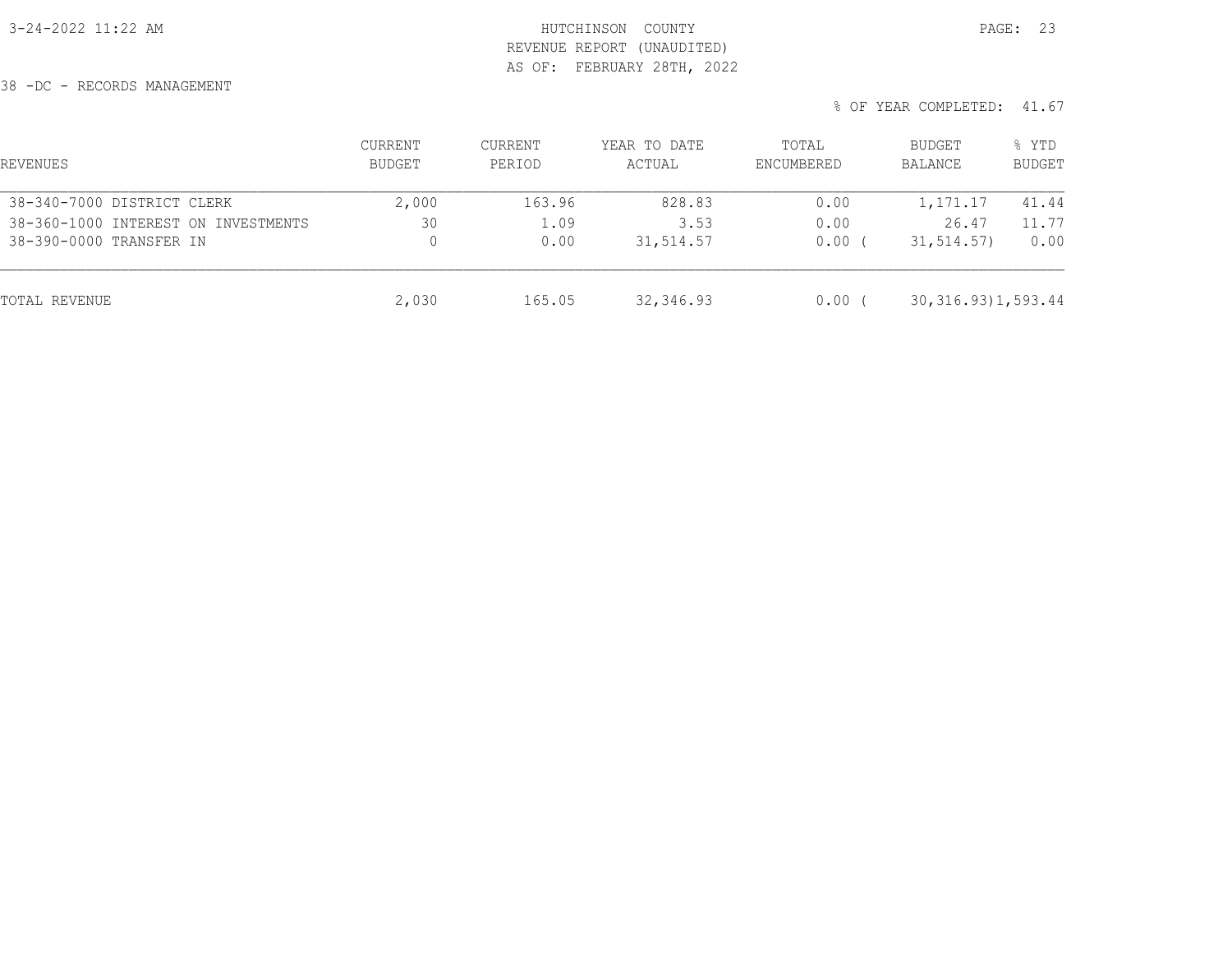## 3-24-2022 11:22 AM **HUTCHINSON** COUNTY REVENUE REPORT (UNAUDITED) AS OF: FEBRUARY 28TH, 2022

39 -84TH DIST. D.A. PROFESSIO

| REVENUES                           | <b>CURRENT</b><br>BUDGET | <b>CURRENT</b><br>PERIOD | YEAR TO DATE<br>ACTUAL | TOTAL<br>ENCUMBERED | <b>BUDGET</b><br>BALANCE | % YTD<br><b>BUDGET</b> |
|------------------------------------|--------------------------|--------------------------|------------------------|---------------------|--------------------------|------------------------|
| 39-333-0039 RECEIPTS FROM STATE    | U                        | 0.00                     | 0.00                   | 0.00                | 0.00                     | 0.00                   |
| 39-360-1002 INTEREST FROM CHECKING | 0                        | 0.00                     | 0.00                   | 0.00                | 0.00                     | 0.00                   |
| 39-368-1000 MISCELLANEOUS RECEIPTS | 0                        | 0.00                     | 0.00                   | 0.00                | 0.00                     | 0.00                   |
| TOTAL REVENUE                      | 0                        | 0.00                     | 0.00                   | 0.00                | 0.00                     | 0.00                   |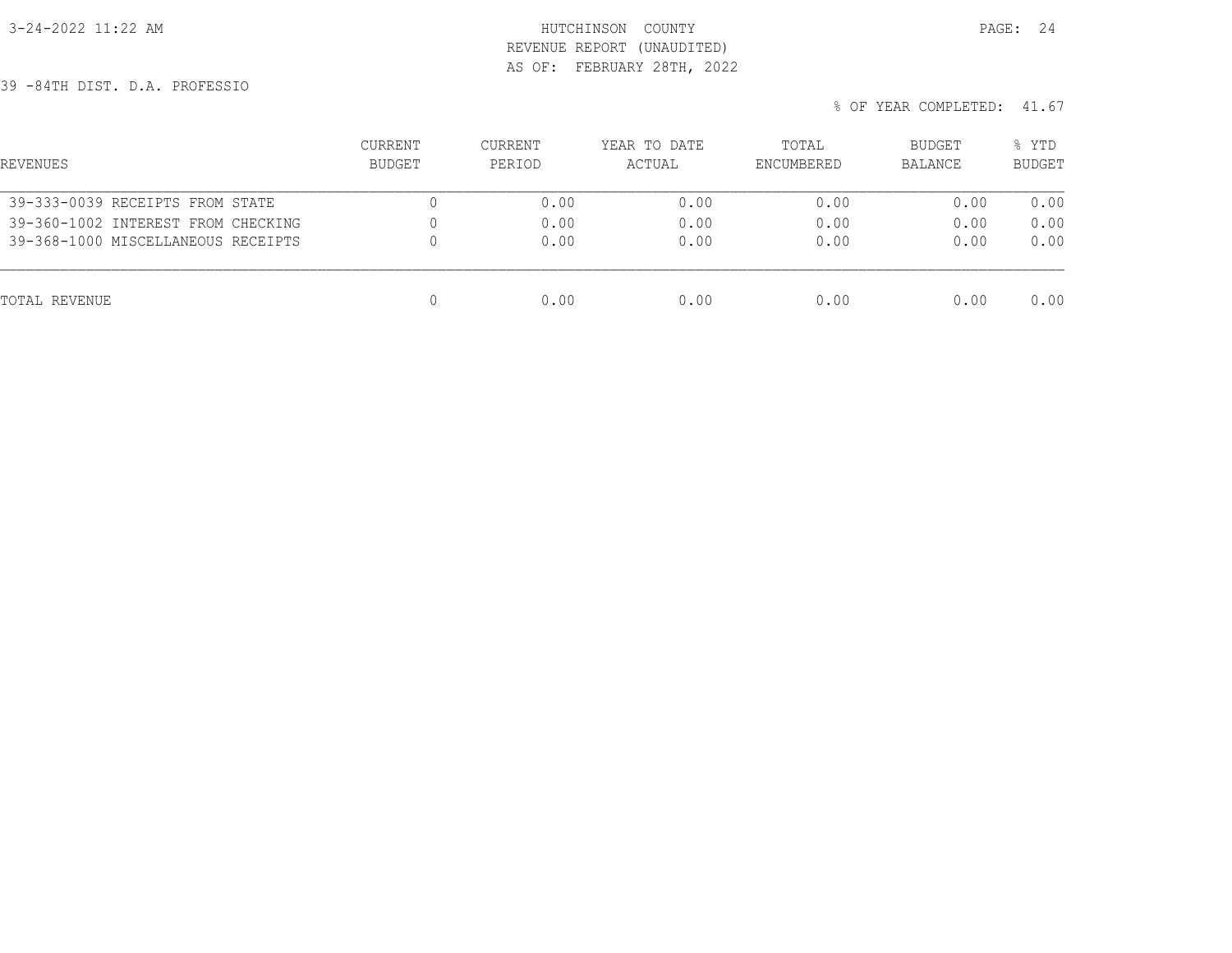# 3-24-2022 11:22 AM HUTCHINSON COUNTY PAGE: 25 REVENUE REPORT (UNAUDITED) AS OF: FEBRUARY 28TH, 2022

42 -SPECIAL ROAD & FLOOD CONT

| REVENUES                              | <b>CURRENT</b><br><b>BUDGET</b> | <b>CURRENT</b><br>PERIOD | YEAR TO DATE<br>ACTUAL | TOTAL<br>ENCUMBERED | <b>BUDGET</b><br>BALANCE | % YTD<br><b>BUDGET</b> |  |
|---------------------------------------|---------------------------------|--------------------------|------------------------|---------------------|--------------------------|------------------------|--|
| 42-310-1100 TAXES, AD VALOREM         | $\circ$                         | 0.00                     | 0.00                   | 0.00                | 0.00                     | 0.00                   |  |
| 42-321-2000 AUTO REGISTRATION         | 350,000                         | 80,404.96                | 136,780.11             | 0.00                | 213,219.89               | 39.08                  |  |
| 42-321-2001 \$5.00 FEE                | 200,000                         | 13,730.00                | 68,260.00              | 0.00                | 131,740.00               | 34.13                  |  |
| 42-360-1000 INTEREST FROM INVESTMENTS | 600                             | 36.28                    | 146.31                 | 0.00                | 453.69                   | 24.39                  |  |
| 42-364-1000 SALE OF EOUIPMENT         | $\circ$                         | 0.00                     | 0.00                   | 0.00                | 0.00                     | 0.00                   |  |
| 42-368-1000 MISCELLANEOUS INCOME      | 14,059                          | 2,059.26                 | 9,609.56               | 0.00                | 4,449.70                 | 68.35                  |  |
| 42-368-1100 GRANT DOT                 | 0                               | 0.00                     | 0.00                   | 0.00                | 0.00                     | 0.00                   |  |
| 42-371-1000 DONATIONS                 | 0                               | 0.00                     | 0.00                   | 0.00                | 0.00                     | 0.00                   |  |
| 42-390-0000 TRANSFERS                 | 1,437,749                       | 0.00                     | 1,437,749.00           | 0.00                | 0.00                     | 100.00                 |  |
| TOTAL REVENUE                         | 2,002,408                       | 96,230.50                | 1,652,544.98           | 0.00                | 349,863.28               | 82.53                  |  |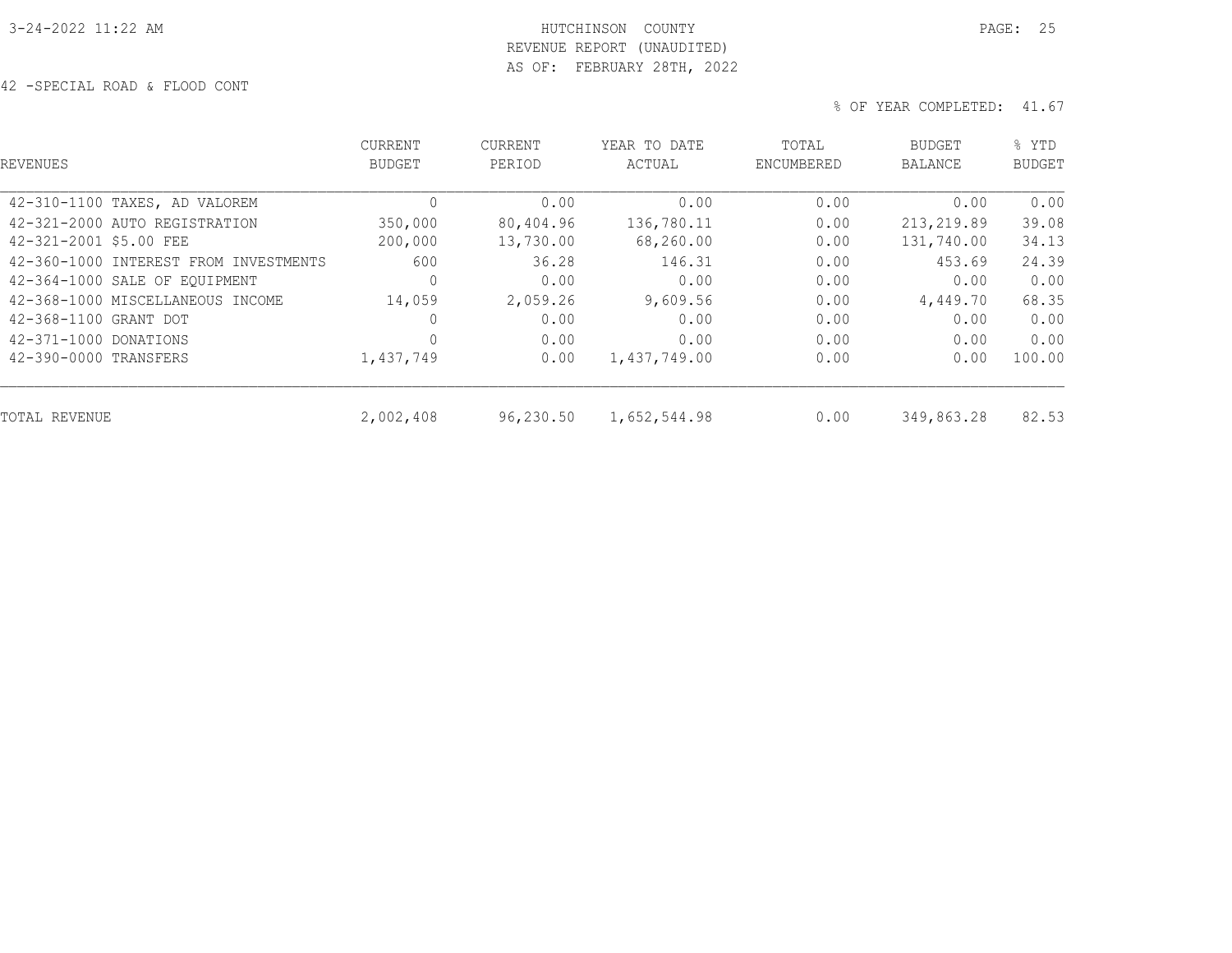3-24-2022 11:22 AM HUTCHINSON COUNTY PAGE: 26 REVENUE REPORT (UNAUDITED) AS OF: FEBRUARY 28TH, 2022

43 -LATERAL ROAD FUND

| REVENUES                            | CURRENT<br>BUDGET | CURRENT<br>PERIOD | YEAR TO DATE<br>ACTUAL | TOTAL<br>ENCUMBERED | BUDGET<br>BALANCE | % YTD<br><b>BUDGET</b> |
|-------------------------------------|-------------------|-------------------|------------------------|---------------------|-------------------|------------------------|
| 43-333-3000 STATE COMPTROLLER       | 15,930            | 0.00              | 15,264.58              | 0.00                | 665.42            | 95.82                  |
| 43-360-1000 INTEREST ON INVESTMENTS | 70                | 2.16              | 7.97                   | 0.00                | 62.03             | 11.39                  |
| TOTAL REVENUE                       | 16,000            | 2.16              | 15,272.55              | 0.00                | 727.45            | 95.45                  |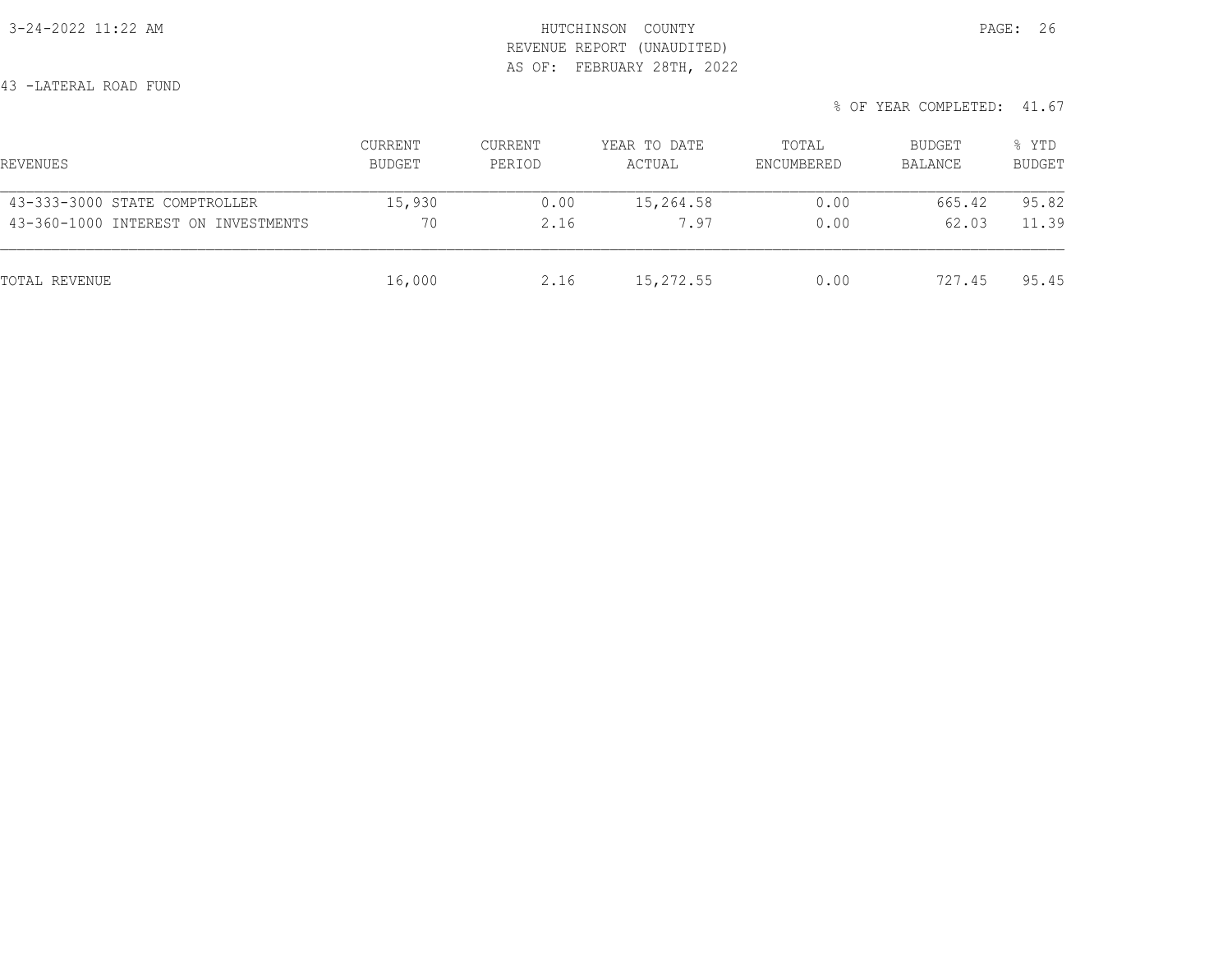## 3-24-2022 11:22 AM HUTCHINSON COUNTY PAGE: 27 REVENUE REPORT (UNAUDITED) AS OF: FEBRUARY 28TH, 2022

44 -CC CT. RECORDS PRESERVATI

| REVENUES                            | <b>CURRENT</b><br><b>BUDGET</b> | <b>CURRENT</b><br>PERIOD | YEAR TO DATE<br>ACTUAL | TOTAL<br>ENCUMBERED | BUDGET<br><b>BALANCE</b> | % YTD<br><b>BUDGET</b> |
|-------------------------------------|---------------------------------|--------------------------|------------------------|---------------------|--------------------------|------------------------|
| 44-340-4000 COUNTY CLERK            | 725                             | 142.00                   | 427.00                 | 0.00                | 298.00                   | 58.90                  |
| 44-360-1000 INTEREST ON INVESTMENTS | 9                               | 0.44                     | 1.52                   | 0.00                | 7.48                     | 16.89                  |
| 44-390-0000 TRANSFER IN             | 0                               | 0.00                     | 0.00                   | 0.00                | 0.00                     | 0.00                   |
| TOTAL REVENUE                       | 734                             | 142.44                   | 428.52                 | 0.00                | 305.48                   | 58.38                  |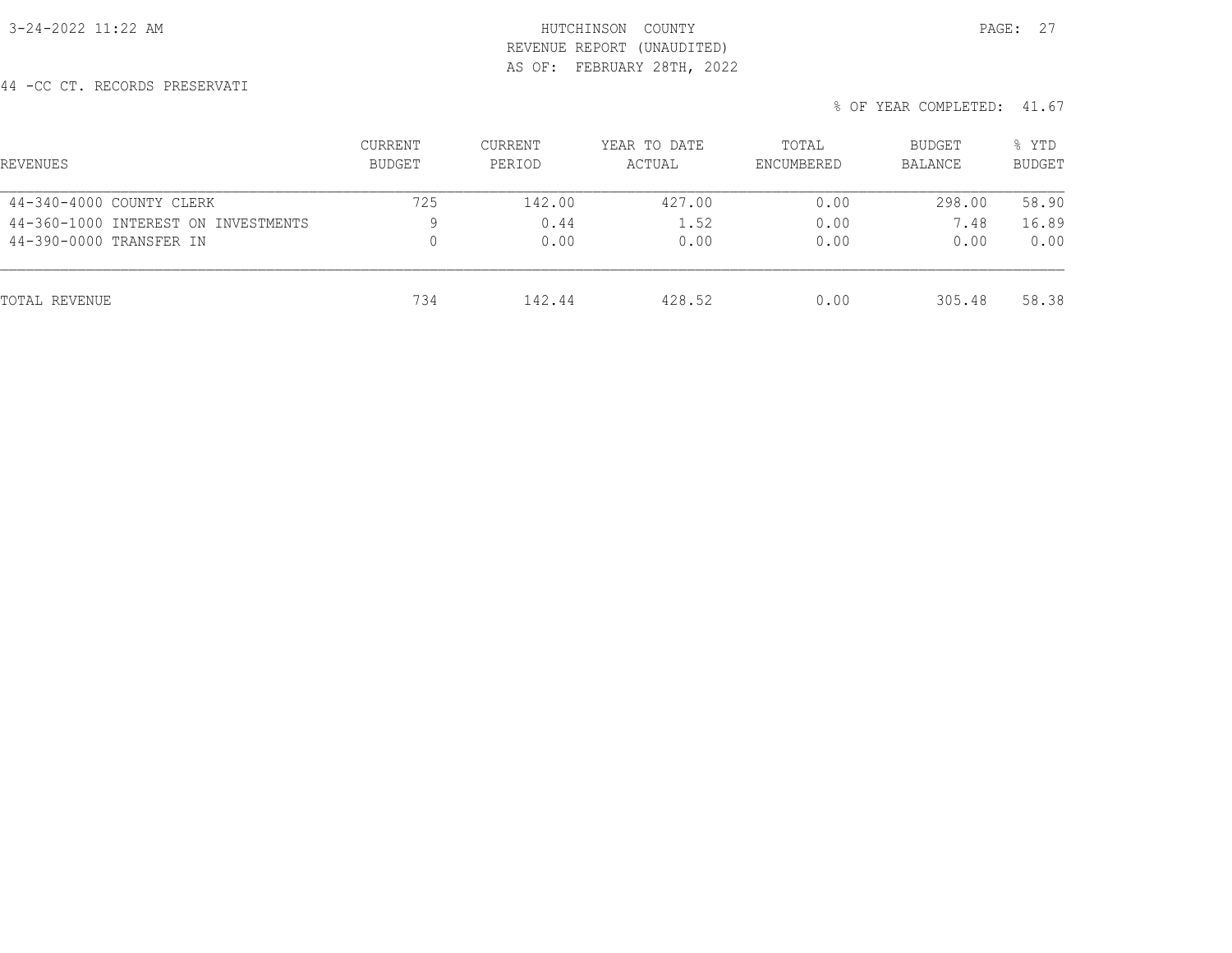## 3-24-2022 11:22 AM HUTCHINSON COUNTY PAGE: 28 REVENUE REPORT (UNAUDITED) AS OF: FEBRUARY 28TH, 2022

45 -DIST.CT.RECORDS PRESERVAT

| REVENUES                            | CURRENT<br>BUDGET | <b>CURRENT</b><br>PERIOD | YEAR TO DATE<br>ACTUAL | TOTAL<br>ENCUMBERED | BUDGET<br>BALANCE | % YTD<br><b>BUDGET</b> |
|-------------------------------------|-------------------|--------------------------|------------------------|---------------------|-------------------|------------------------|
| 45-340-7000 DISTRICT CLERK          | 3,000             | 86.96                    | 800.98                 | 0.00                | 2,199.02          | 26.70                  |
| 45-360-1000 INTEREST ON INVESTMENTS | 50                | 1.32                     | 5.25                   | 0.00                | 44.75             | 10.50                  |
| 45-368-1000 MISCELLANEOUS           | 0                 | 0.00                     | 0.00                   | 0.00                | 0.00              | 0.00                   |
| 45-390-0000 TRANSFERS               |                   | 0.00                     | 0.00                   | 0.00                | 0.00              | 0.00                   |
| TOTAL REVENUE                       | 3,050             | 88.28                    | 806.23                 | 0.00                | 2,243.77          | 26.43                  |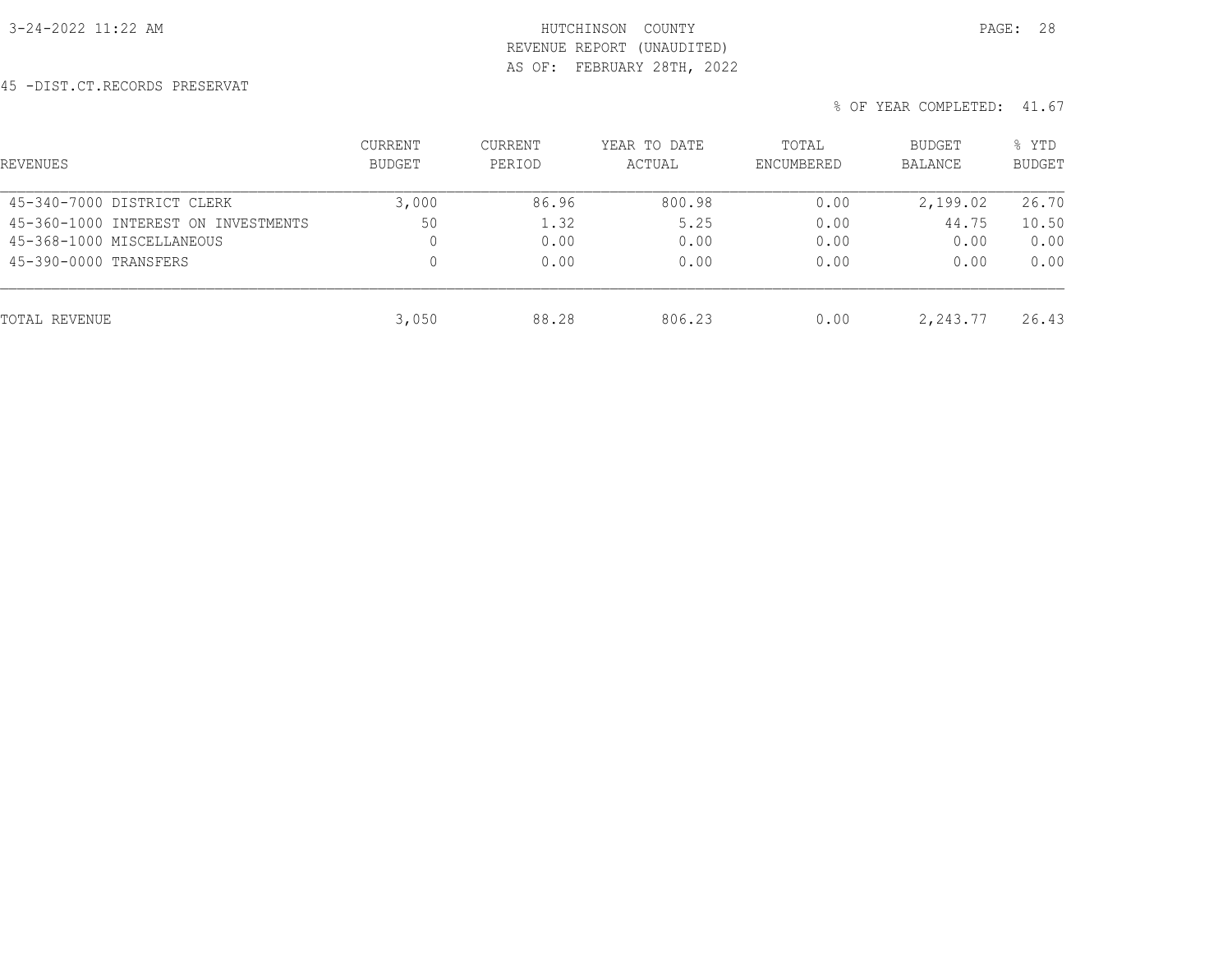## 3-24-2022 11:22 AM **HUTCHINSON** COUNTY REVENUE REPORT (UNAUDITED) AS OF: FEBRUARY 28TH, 2022

46 -RESCUE PLAN 2021

| PAGE: |  |
|-------|--|
|       |  |

| REVENUES                               | <b>CURRENT</b><br>BUDGET | <b>CURRENT</b><br>PERIOD | YEAR TO DATE<br>ACTUAL | TOTAL<br>ENCUMBERED | BUDGET<br>BALANCE | % YTD<br><b>BUDGET</b> |
|----------------------------------------|--------------------------|--------------------------|------------------------|---------------------|-------------------|------------------------|
| 46-330-1000 GRANT                      | 0                        | 0.00                     | 0.00                   | 0.00                | 0.00              | 0.00                   |
| 46-360-1000 MISCELLANEOUS, INTEREST ON | $\mathbf{0}$             | 63.49                    | 251.12                 | 0.00                | 251.12)           | 0.00                   |
| 46-360-1002 INTEREST FROM CHECKING     | 0                        | 0.00                     | 0.00                   | 0.00                | 0.00              | 0.00                   |
| 46-368-1000 MISCELLANEOUS INCOME       | 0                        | 0.00                     | 0.00                   | 0.00                | 0.00              | 0.00                   |
| TOTAL REVENUE                          | 0                        | 63.49                    | 251.12                 | $0.00$ (            | 251, 12)          | 0.00                   |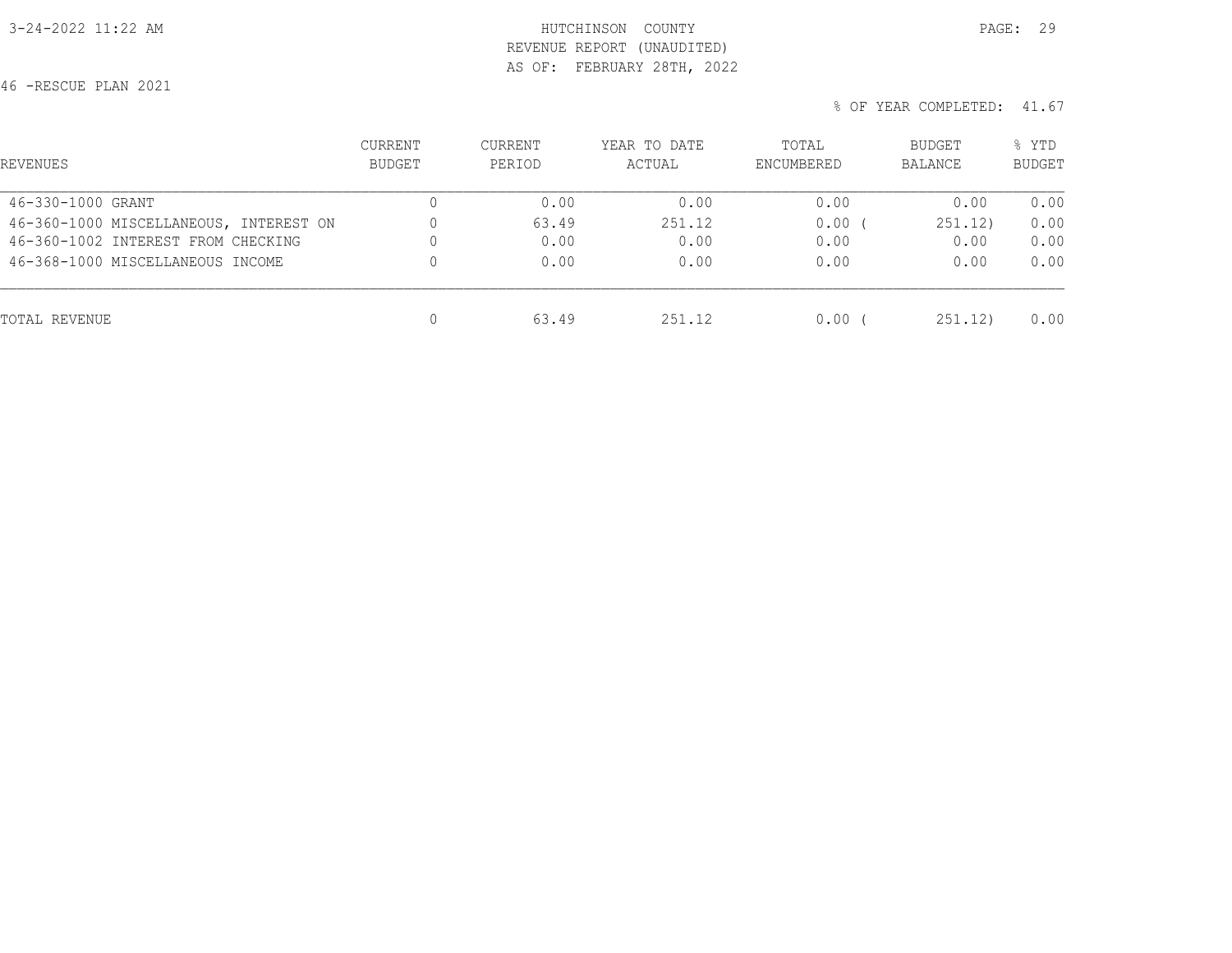# 3-24-2022 11:22 AM HUTCHINSON COUNTY PAGE: 30 REVENUE REPORT (UNAUDITED) AS OF: FEBRUARY 28TH, 2022

50 -SHERIFF LEOSE

| % OF YEAR COMPLETED: 41.67 |  |
|----------------------------|--|
|----------------------------|--|

| REVENUES                           | <b>CURRENT</b><br>BUDGET | CURRENT<br>PERIOD | YEAR TO DATE<br>ACTUAL | TOTAL<br>ENCUMBERED | BUDGET<br>BALANCE | % YTD<br><b>BUDGET</b> |
|------------------------------------|--------------------------|-------------------|------------------------|---------------------|-------------------|------------------------|
| 50-333-3001 STATE LEOSE ALLOCATION | 1,801                    | 0.00              | 0.00                   | 0.00                | 1,801.10          | 0.00                   |
| TOTAL REVENUE                      | 1,801                    | 0.00              | 0.00                   | 0.00                | 1,801.10          | 0.00                   |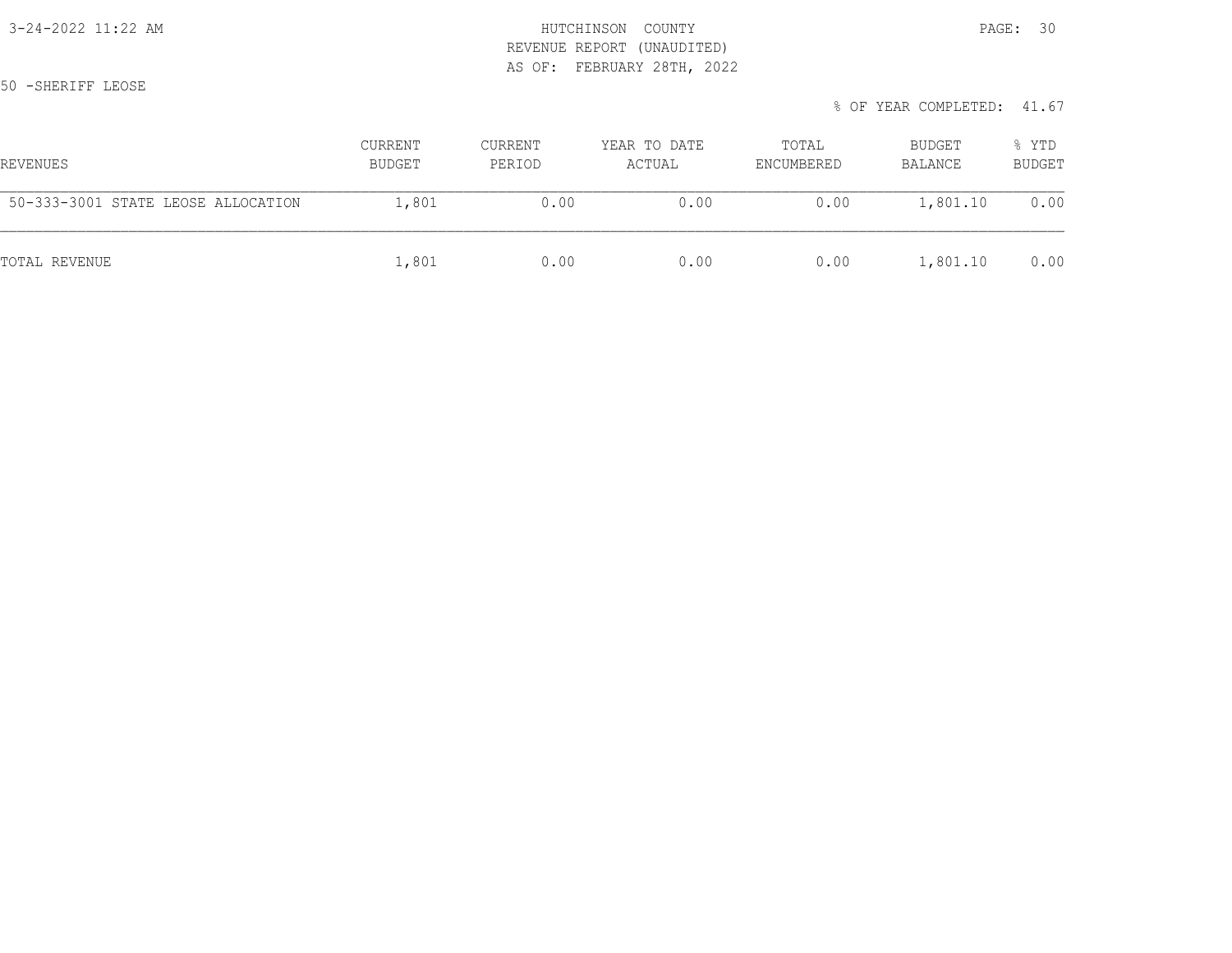3-24-2022 11:22 AM HUTCHINSON COUNTY PAGE: 31 REVENUE REPORT (UNAUDITED) AS OF: FEBRUARY 28TH, 2022

51 -CON #2 LEOSE

|  | % OF YEAR COMPLETED: 41.67 |  |
|--|----------------------------|--|
|  |                            |  |

| REVENUES                           | <b>CURRENT</b><br>BUDGET | CURRENT<br>PERIOD | YEAR TO DATE<br>ACTUAL | TOTAL<br>ENCUMBERED | BUDGET<br>BALANCE | % YTD<br><b>BUDGET</b> |
|------------------------------------|--------------------------|-------------------|------------------------|---------------------|-------------------|------------------------|
| 51-333-3001 STATE LEOSE ALLOCATION | 555                      | 0.00              | 0.00                   | 0.00                | 554.65            | 0.00                   |
| TOTAL REVENUE                      | 555                      | 0.00              | 0.00                   | 0.00                | 554.65            | 0.00                   |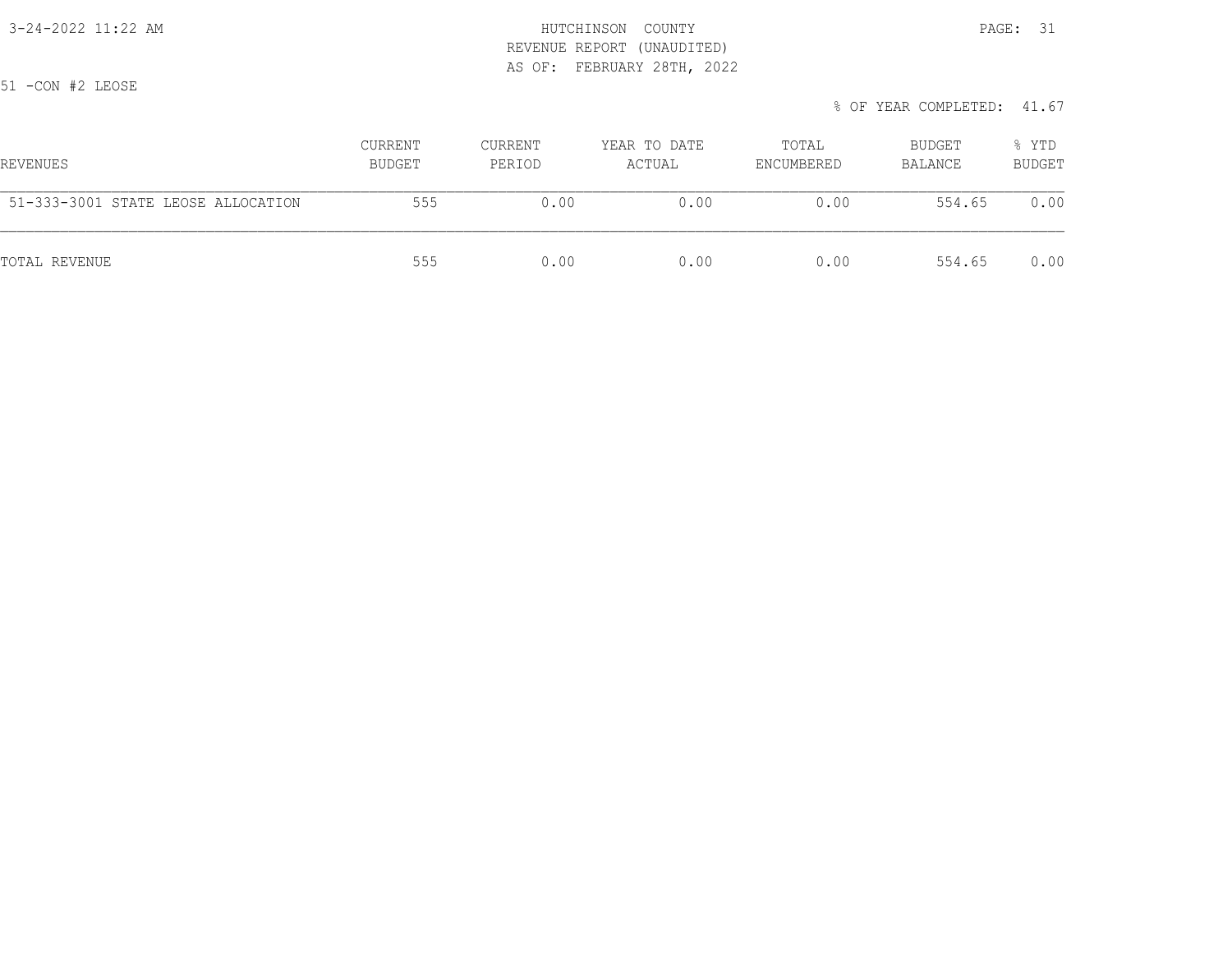## 3-24-2022 11:22 AM HUTCHINSON COUNTY PAGE: 32 REVENUE REPORT (UNAUDITED) AS OF: FEBRUARY 28TH, 2022

52 -CON#1 LEOSE

| REVENUES                           | <b>CURRENT</b><br>BUDGET | <b>CURRENT</b><br>PERIOD | YEAR TO DATE<br>ACTUAL | TOTAL<br>ENCUMBERED | BUDGET<br>BALANCE | % YTD<br><b>BUDGET</b> |
|------------------------------------|--------------------------|--------------------------|------------------------|---------------------|-------------------|------------------------|
| 52-333-3001 STATE LEOSE ALLOCATION | 539                      | 0.00                     | 0.00                   | 0.00                | 538.56            | 0.00                   |
| TOTAL REVENUE                      | 539                      | 0.00                     | 0.00                   | 0.00                | 538.56            | 0.00                   |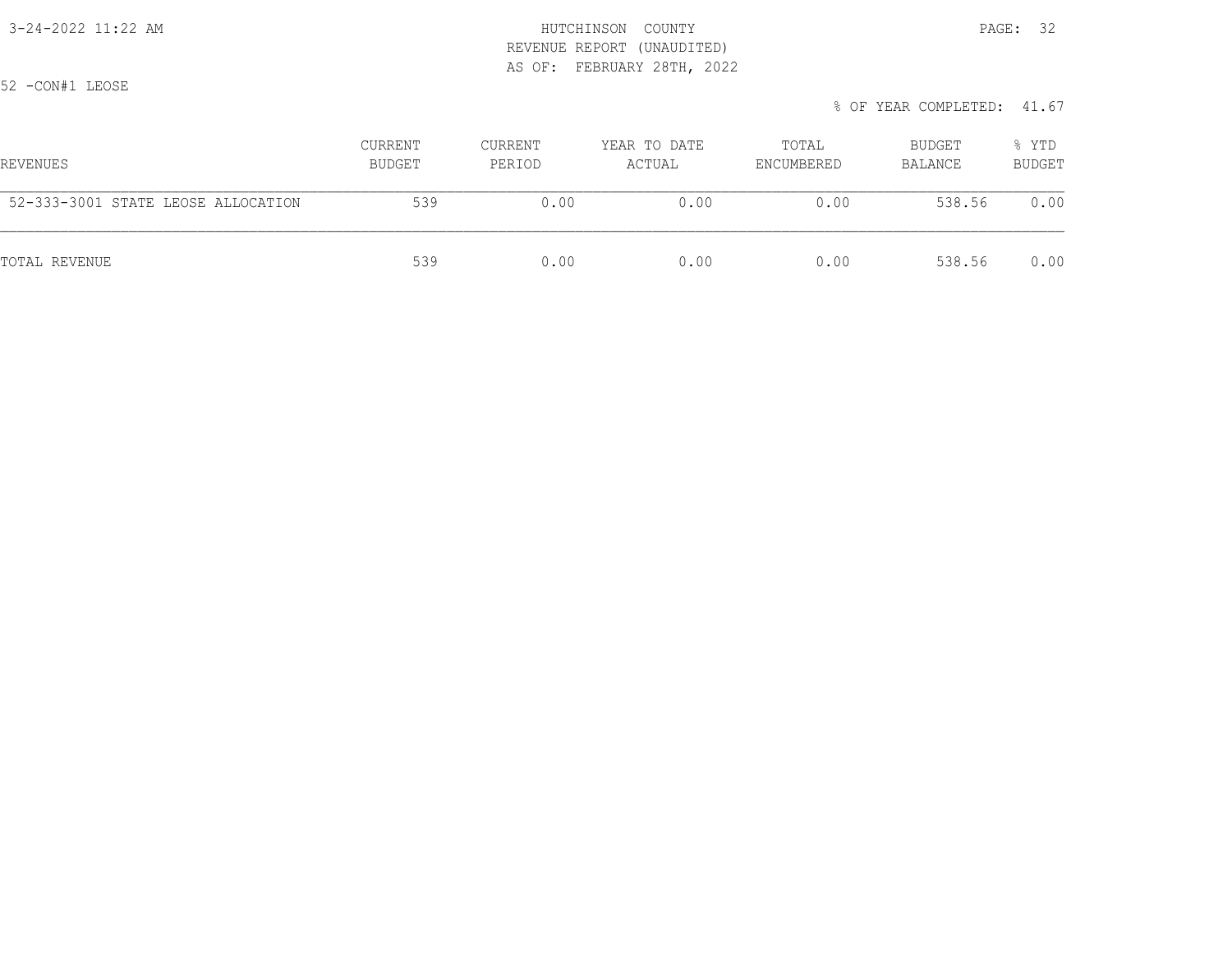## 3-24-2022 11:22 AM HUTCHINSON COUNTY PAGE: 33 REVENUE REPORT (UNAUDITED) AS OF: FEBRUARY 28TH, 2022

80 -AIRPORT FUND

| REVENUES                               | <b>CURRENT</b><br><b>BUDGET</b> | CURRENT<br>PERIOD | YEAR TO DATE<br>ACTUAL | TOTAL<br>ENCUMBERED | BUDGET<br><b>BALANCE</b> | % YTD<br><b>BUDGET</b> |
|----------------------------------------|---------------------------------|-------------------|------------------------|---------------------|--------------------------|------------------------|
| 80-330-1000 GRANT                      | 50,000                          | 7,027.81          | 7,027.81               | 0.00                | 42,972.19                | 14.06                  |
| 80-360-1000 INTEREST ON INVESTMENTS    | 400                             | 211.34            | 247.03                 | 0.00                | 152.97                   | 61.76                  |
| 80-368-1000 MISCELLANEOUS INCOME       | 0                               | 0.00              | 0.00                   | 0.00                | 0.00                     | 0.00                   |
| 80-370-1000 HANGER LEASE               | $\circ$                         | 0.00              | 0.00                   | 0.00                | 0.00                     | 0.00                   |
| 80-370-1001 AIRPORT HOUSE              | 2,400                           | 0.00              | 800.00                 | 0.00                | 1,600.00                 | 33.33                  |
| 80-370-4000 RECEIPTS                   | 450,000                         | 51, 553.43        | 279,794.71             | 0.00                | 170,205.29               | 62.18                  |
| 80-370-4001 RETIREE INSURANCE          | 0                               | 0.00              | 0.00                   | 0.00                | 0.00                     | 0.00                   |
| 80-371-1000 DONATIONS                  | 0                               | 0.00              | 0.00                   | 0.00                | 0.00                     | 0.00                   |
| 80-371-2000 GAIN OR LOSS ON ASSET SALE | 0                               | 0.00              | 0.00                   | 0.00                | 0.00                     | 0.00                   |
| 80-390-0000 TRANSFERS                  | 331,023                         | 0.00              | 331,023.00             | 0.00                | 0.00                     | 100.00                 |
| TOTAL REVENUE                          | 833,823                         | 58,792.58         | 618,892.55             | 0.00                | 214,930.45               | 74.22                  |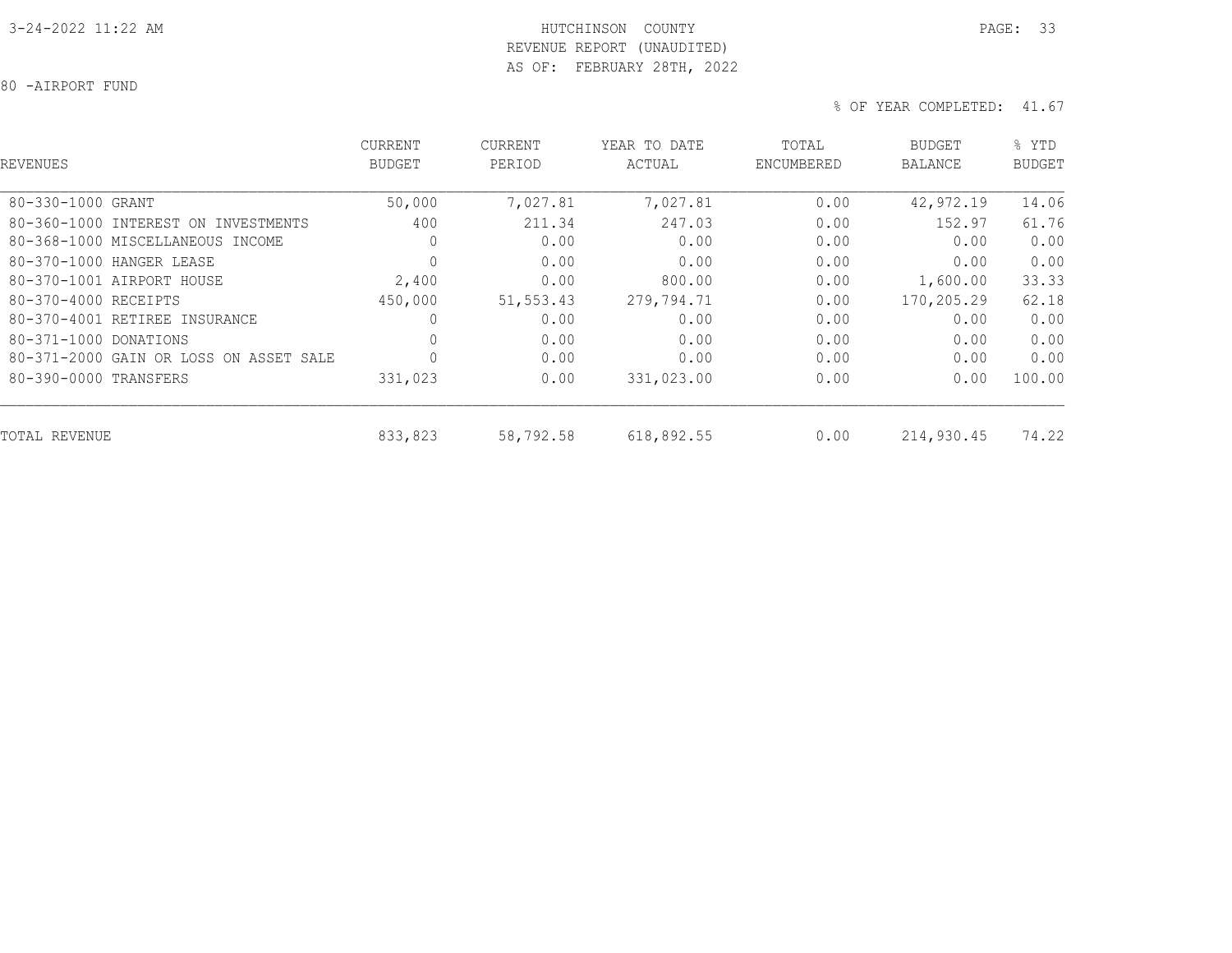#### 3-24-2022 11:22 AM HUTCHINSON COUNTY PAGE: 34 REVENUE REPORT (UNAUDITED)

AS OF: FEBRUARY 28TH, 2022

81 -MUSEUM FUND

| <b>REVENUES</b>                        | <b>CURRENT</b><br><b>BUDGET</b> | <b>CURRENT</b><br>PERIOD | YEAR TO DATE<br>ACTUAL | TOTAL<br>ENCUMBERED | <b>BUDGET</b><br><b>BALANCE</b> | % YTD<br><b>BUDGET</b> |
|----------------------------------------|---------------------------------|--------------------------|------------------------|---------------------|---------------------------------|------------------------|
| 81-360-1000 INTEREST ON INVESTMENTS    | 100                             | 4.98                     | 20.26                  | 0.00                | 79.74                           | 20.26                  |
| 81-360-1001 AAF                        | $\mathbf{0}$                    | 0.00                     | 0.00                   | 0.00                | 0.00                            | 0.00                   |
| 81-360-1002 AAF                        | 0                               | 0.00                     | 0.00                   | 0.00                | 0.00                            | 0.00                   |
| 81-360-1003 AAF                        | $\circ$                         | 0.00                     | 0.00                   | 0.00                | 0.00                            | 0.00                   |
| 81-367-1001 COLLECTIONS CARE           | $\mathbb O$                     | 0.00                     | 0.00                   | 0.00                | 0.00                            | 0.00                   |
| 81-367-1002 EXHIBITS                   | $\mathbb O$                     | 0.00                     | 0.00                   | 0.00                | 0.00                            | 0.00                   |
| 81-367-1003 SPUDDER                    | $\mathbb O$                     | 0.00                     | 0.00                   | 0.00                | 0.00                            | 0.00                   |
| 81-367-1004 LAND                       | $\circ$                         | 0.00                     | 0.00                   | 0.00                | 0.00                            | 0.00                   |
| 81-368-1000 MISCELLANEOUS INCOME       | $\mathbb O$                     | 0.00                     | 20.00                  | $0.00$ (            | 20.00                           | 0.00                   |
| 81-370-4000 REGULAR, RECEIPTS          | 2,000                           | 30.00                    | 293.00                 | 0.00                | 1,707.00                        | 14.65                  |
| 81-370-4001 HOTEL & MOTEL TAX          | 0                               | 0.00                     | 0.00                   | 0.00                | 0.00                            | 0.00                   |
| 81-370-4002 BUILDING FUND, RECEIPTS    | 0                               | 0.00                     | 0.00                   | 0.00                | 0.00                            | 0.00                   |
| 81-370-4003 EDUCATIONAL FUND, RECEIPTS | 0                               | 0.00                     | 0.00                   | 0.00                | 0.00                            | 0.00                   |
| 81-370-4004 SAVE THE DERRICK           | $\circ$                         | 0.00                     | 0.00                   | 0.00                | 0.00                            | 0.00                   |
| 81-370-4006 GRANT                      | $\mathbb O$                     | 0.00                     | 0.00                   | 0.00                | 0.00                            | 0.00                   |
| 81-370-4007 GIFT SHOP                  | 4,000                           | 21.65                    | 445.91                 | 0.00                | 3,554.09                        | 11.15                  |
| 81-370-4008 MACK TRUCK                 | $\mathbf{0}$                    | 0.00                     | 0.00                   | 0.00                | 0.00                            | 0.00                   |
| 81-390-0000 TRANSFER IN                | 202,808                         | 0.00                     | 202,808.00             | 0.00                | 0.00                            | 100.00                 |
| TOTAL REVENUE                          | 208,908                         | 56.63                    | 203,587.17             | 0.00                | 5,320.83                        | 97.45                  |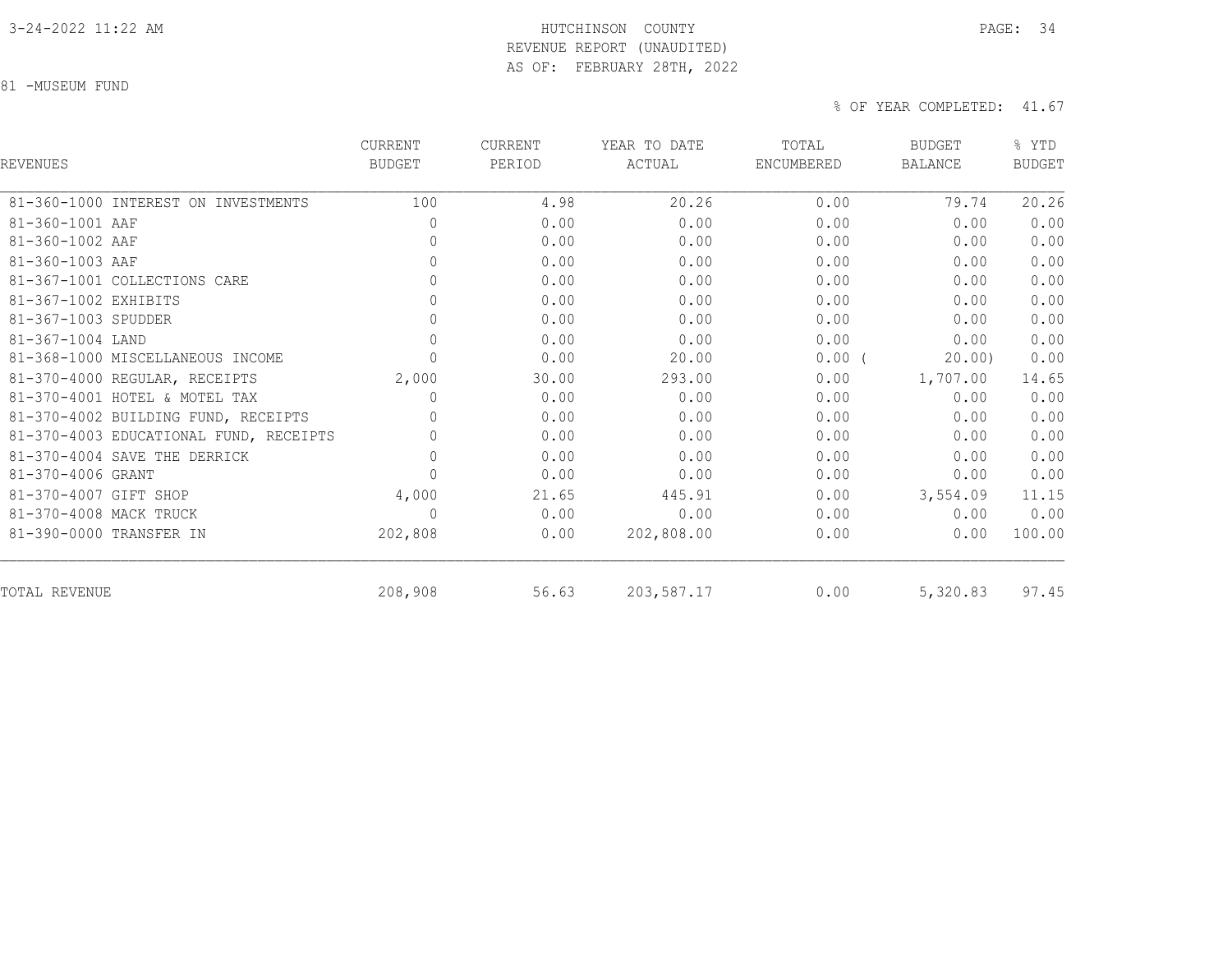# 3-24-2022 11:22 AM HUTCHINSON COUNTY PAGE: 35 REVENUE REPORT (UNAUDITED) AS OF: FEBRUARY 28TH, 2022

84 -JAIL COMMISSARY FUND

| REVENUES                    | <b>CURRENT</b><br>BUDGET | <b>CURRENT</b><br>PERIOD | YEAR TO DATE<br>ACTUAL | TOTAL<br>ENCUMBERED | BUDGET<br>BALANCE | % YTD<br><b>BUDGET</b> |
|-----------------------------|--------------------------|--------------------------|------------------------|---------------------|-------------------|------------------------|
| 84-360-1002 INTEREST INCOME | 0                        | 0.00                     | 0.00                   | 0.00                | 0.00              | 0.00                   |
| 84-370-4000 RECEIPTS        | 0                        | 0.00                     | 0.00                   | 0.00                | 0.00              | 0.00                   |
| 84-380-0555 SALES           | 0                        | 0.00                     | 0.00                   | 0.00                | 0.00              | 0.00                   |
| TOTAL REVENUE               | 0                        | 0.00                     | 0.00                   | 0.00                | 0.00              | 0.00                   |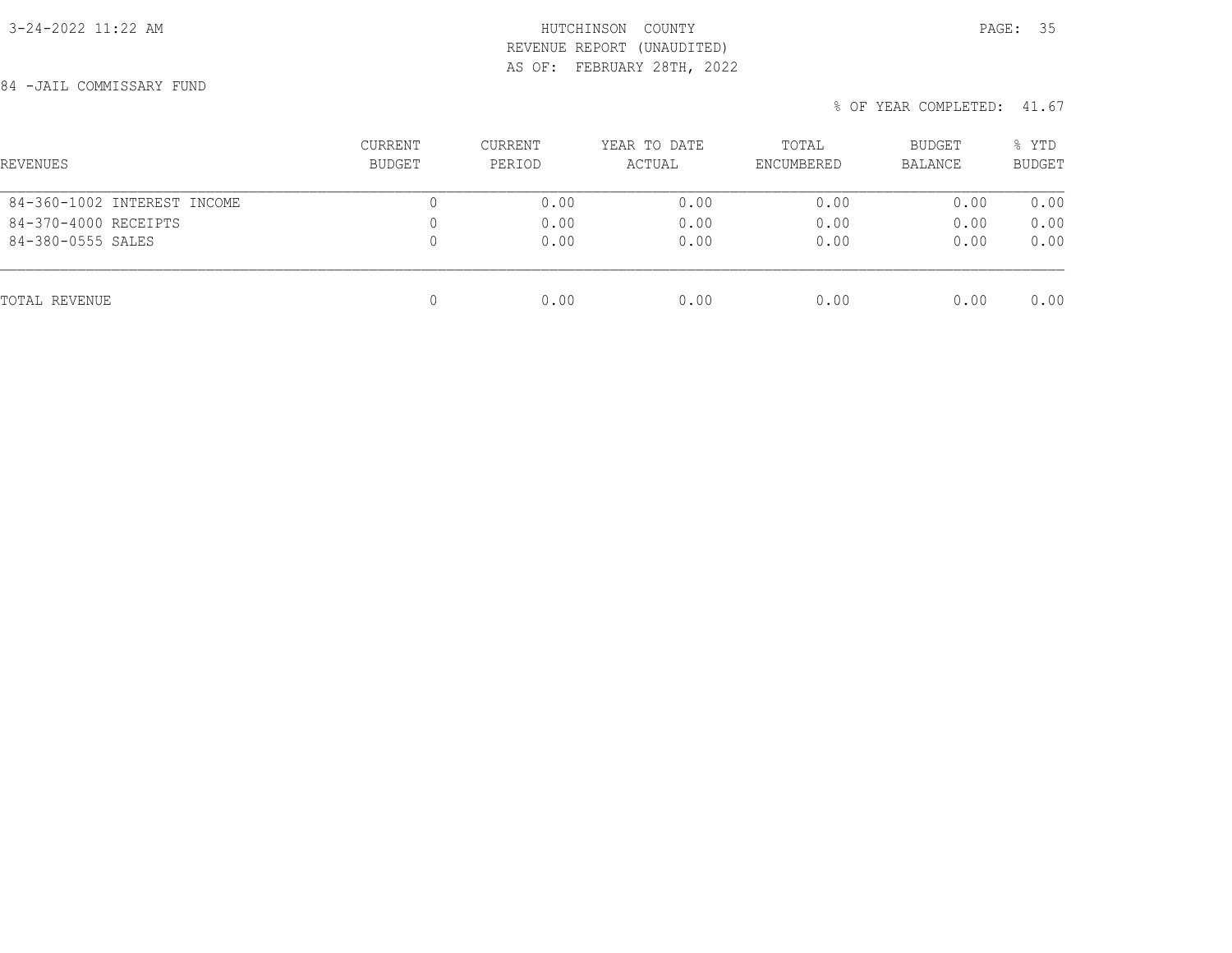## 3-24-2022 11:22 AM **HUTCHINSON** COUNTY REVENUE REPORT (UNAUDITED) AS OF: FEBRUARY 28TH, 2022

96 -GENERAL FIXED ASSETS

| AGE.<br>D. |  |
|------------|--|
|            |  |

| REVENUES                 | CURRENT<br>BUDGET | CURRENT<br>PERIOD | YEAR TO DATE<br>ACTUAL | TOTAL<br>ENCUMBERED | BUDGET<br>BALANCE | % YTD<br><b>BUDGET</b> |
|--------------------------|-------------------|-------------------|------------------------|---------------------|-------------------|------------------------|
| 96-368-1000 MISC. INCOME |                   | 0.00              | 0.00                   | 0.00                | 0.00              | 0.00                   |
| TOTAL REVENUE            |                   | 0.00              | 0.00                   | 0.00                | 0.00              | 0.00                   |